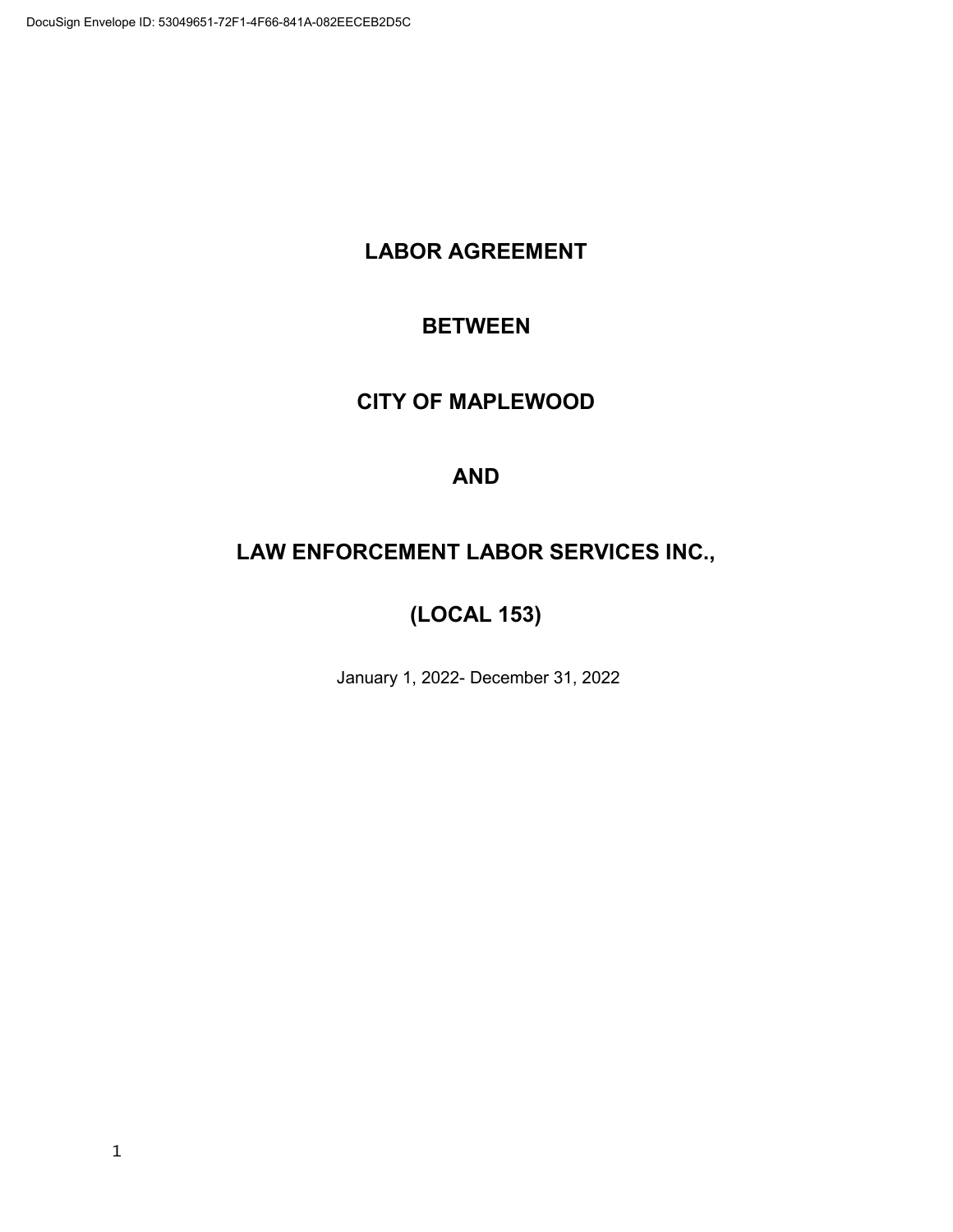# **Table of Contents**

| ARTICLE 7: EMPLOYEE RIGHTS - GRIEVANCE PROCEDURE  5                                                                    |
|------------------------------------------------------------------------------------------------------------------------|
|                                                                                                                        |
|                                                                                                                        |
|                                                                                                                        |
|                                                                                                                        |
|                                                                                                                        |
|                                                                                                                        |
| 10                                                                                                                     |
| 11                                                                                                                     |
|                                                                                                                        |
|                                                                                                                        |
| ARTICLE 18: HOLIDAYS (and the contract of the contract of the contract of the contract of the contract of the c        |
|                                                                                                                        |
|                                                                                                                        |
|                                                                                                                        |
|                                                                                                                        |
|                                                                                                                        |
| 15                                                                                                                     |
|                                                                                                                        |
|                                                                                                                        |
|                                                                                                                        |
| <b>ARTICLE 28: INJURY ON DUTY ALL ACCOMMODATION CONTROLLY ARTICLE 28: INJURY ON DUTY ALL ACCOMMODATION CONTROLLY A</b> |
| ARTICLE 29: LONGEVITY AND EDUCATIONAL INCENTIVE ACCOMODATION CONTROLLER 29: LONGEVITY AND EDUCATIONAL INCENTIVE        |
| ARTICLE 30: TUITION REIMBURSEMENT NULLER ENTITLE ENTITLEMENT CONTROLLER TO A REAL PROPERTY AND THE SERVICE OF          |
|                                                                                                                        |
|                                                                                                                        |
| 21                                                                                                                     |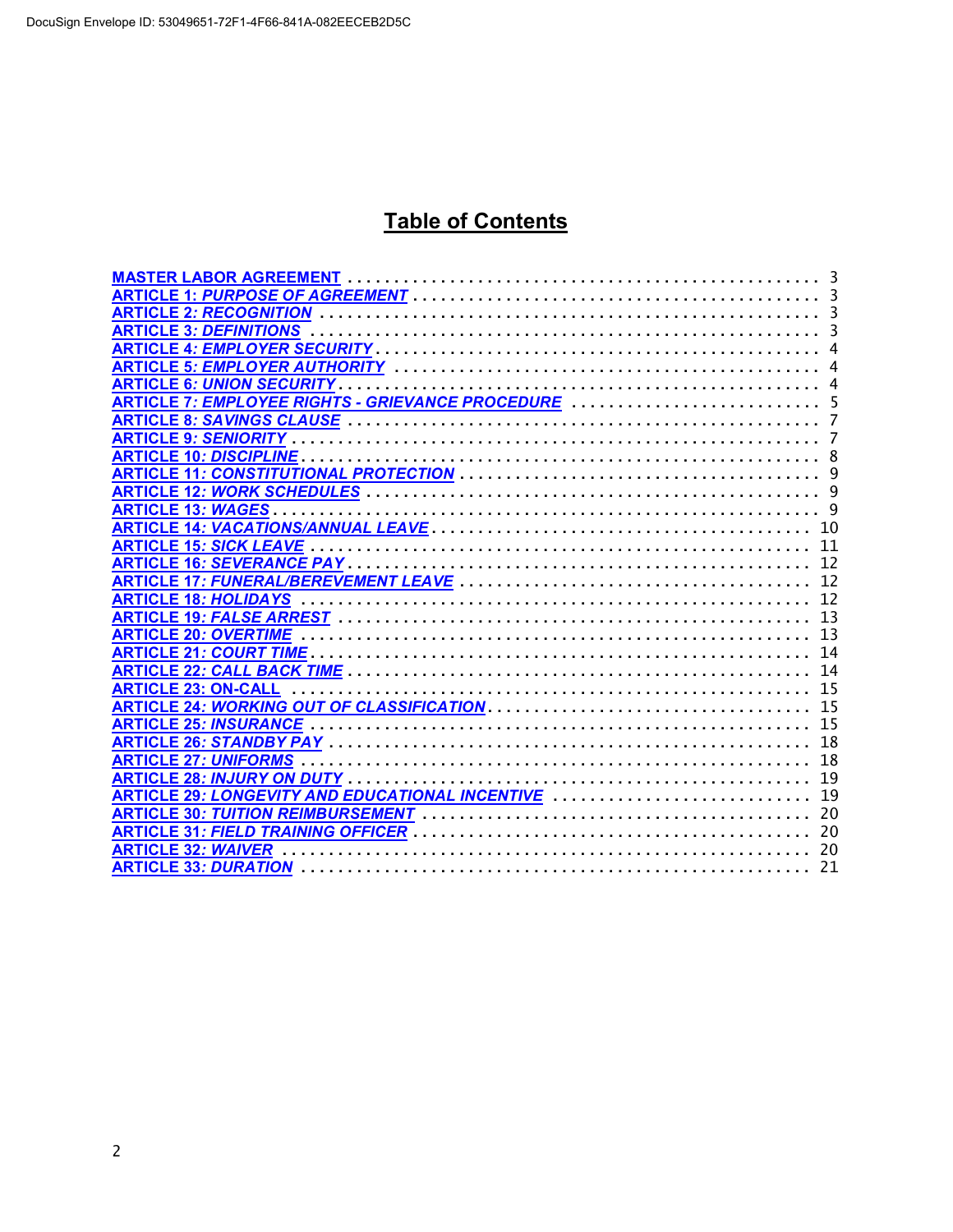### MASTER LABOR AGREEMENT

## **BETWEEN**

## CITY OF MAPLEWOOD

## LAW ENFORCEMENT LABOR SERVICES INC., (LOCAL 153)

#### ARTICLE 1: PURPOSE OF AGREEMENT

This AGREEMENT is entered into as of January 1, 2022, between the CITY OF MAPLEWOOD, hereinafter called the EMPLOYER, and LAW ENFORCEMENT LABOR SERVICES INC. hereinafter called the UNION.

It is the intent and purpose of this AGREEMENT to:

- 1.1 Establish procedures for the resolution of disputes concerning this AGREEMENT'S interpretation and/or application; and
- 1.2 Place in written form the parties' agreement upon terms and conditions of employment for the duration of this AGREEMENT.

#### ARTICLE 2: RECOGNITION

2.1 The EMPLOYER recognizes the UNION as the exclusive representative, under Minn. Stat. 179A.03, Subd. 8 for all police personnel in the following job classifications:

> Police Officer Police Officer - Dog Handler

2.2 In the event the EMPLOYER and the UNION are unable to agree as to the inclusion or exclusion of a new or modified job class, the issue shall be submitted to the Bureau of Mediation Services for determination.

#### ARTICLE 3: DEFINITIONS

- 3.1 GROUP/UNION: Law Enforcement Labor Services Inc.
- 3.2 UNION MEMBER: A member of Law Enforcement Labor Services Inc. (Local 153).
- 3.3 EMPLOYEE: A member of the exclusively recognized bargaining unit.
- 3.4 DEPARTMENT: The City of Maplewood Police Department.
- 3.5 EMPLOYER: The City of Maplewood.
- 3.6 CHIEF: The Chief of the Maplewood Police Department.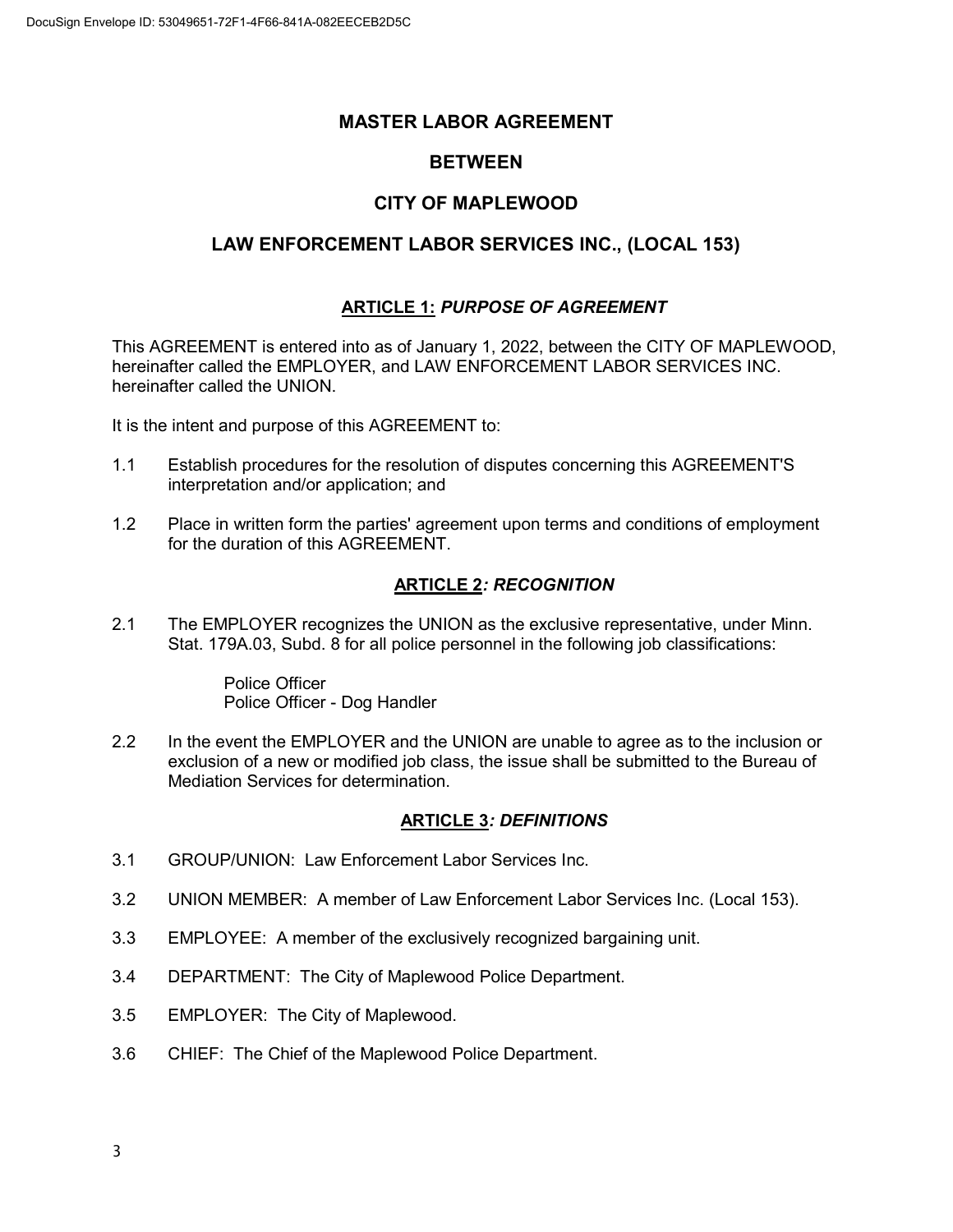- 3.7 UNION OFFICER: Officer elected or appointed by Law Enforcement Labor Services Inc., (Local 153).
- 3.8 INVESTIGATOR/DETECTIVE: An employee specifically assigned or classified by the EMPLOYER to the job classification and/or job position of INVESTIGATOR/DETECTIVE.
- 3.9 OVERTIME: Work performed at the express authorization of the EMPLOYER in excess of the employee's scheduled shift.
- 3.10 SCHEDULED SHIFT: A consecutive work period including rest breaks and a lunch break.
- 3.11 REST BREAKS: Periods during the SCHEDULED SHIFT during which the employee remains on continual duty and is responsible for assigned duties.
- 3.12 LUNCH BREAK: A period during the SCHEDULED SHIFT during which the employee remains on continual duty and is responsible for assigned duties.
- 3.13 STRIKE: Concerted action in failing to report for duty, the willful absence from one's position, the stoppage of work, slow-down, or abstinence in whole or in part from the full, faithful and proper performance of the duties of employment for the purposes of inducing, influencing or coercing a change in the conditions or compensation or the rights, privileges or obligations of employment.

### ARTICLE 4: EMPLOYER SECURITY

The UNION agrees that during the life of this AGREEMENT that the UNION will not cause, encourage, participate in, or support any strike, slow-down, or other interruption of or interference with the normal functions of the EMPLOYER.

### ARTICLE 5: EMPLOYER AUTHORITY

- 5.1 The EMPLOYER retains the full and unrestricted right to operate and manage all manpower, facilities, and equipment; to establish functions and programs; to set and amend budgets; to determine the utilization of technology; to establish and modify the organizational structures; to select, direct, and determine the number of personnel; to establish work schedules; and to perform any inherent managerial function not specifically limited by this AGREEMENT.
- 5.2 Any term and condition of employment not specifically established or modified by this AGREEMENT shall remain solely within the discretion of the EMPLOYER to modify, establish, or eliminate.

### ARTICLE 6: UNION SECURITY

6.1 The EMPLOYER shall deduct from the wages of employees who authorize such a deduction in writing an amount necessary to cover monthly UNION dues. Such monies shall be remitted as directed by the UNION.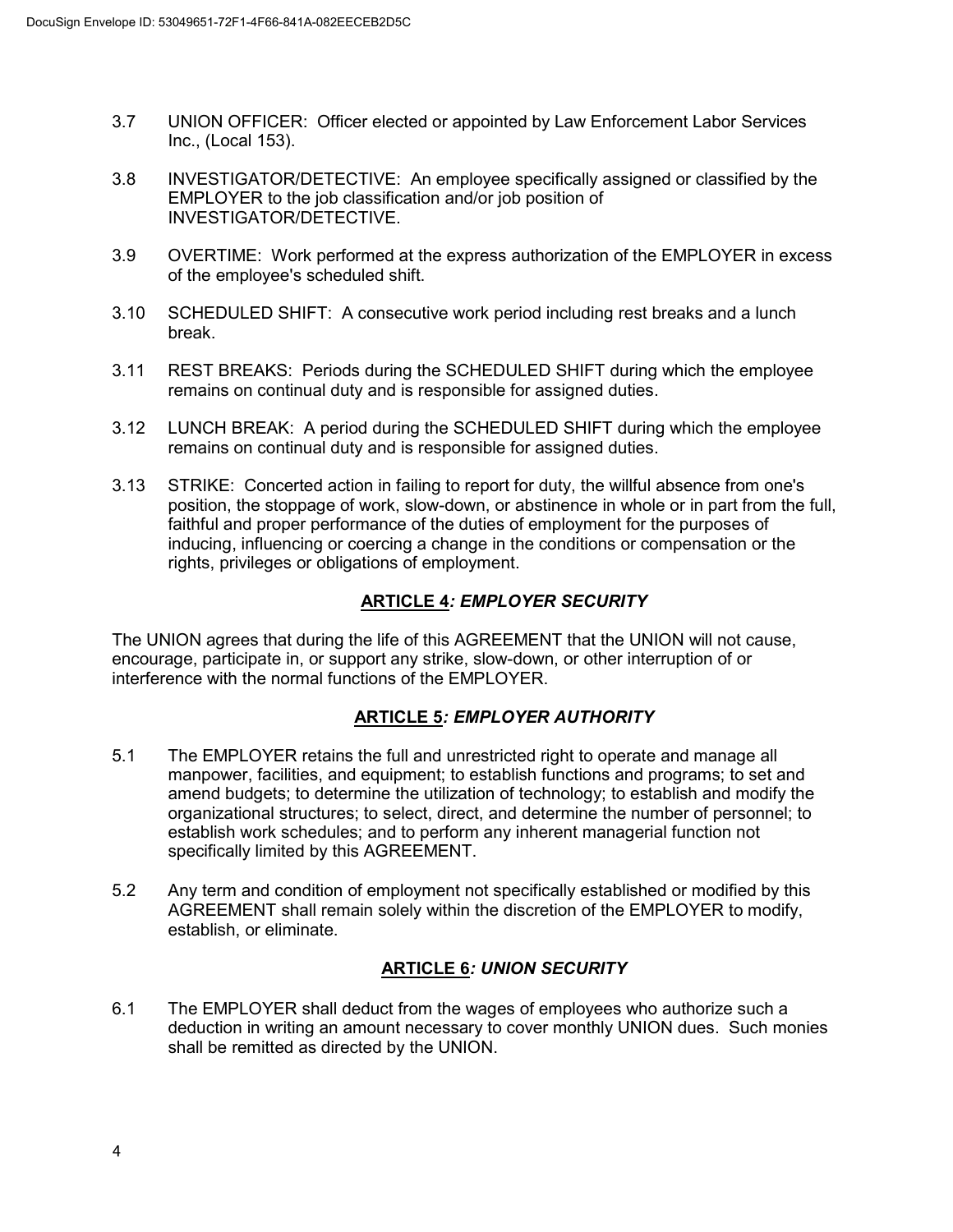- 6.2 The UNION may designate employees from the bargaining unit to act as a steward and an alternate and shall inform the EMPLOYER in writing of such choice and changes in the position of steward and/or alternate.
- 6.3 The EMPLOYER shall make space available on the employee bulletin board for posting UNION notice(s) and announcement(s).
- 6.4 The UNION agrees to indemnify and hold the EMPLOYER harmless against any and all claims, suits, orders, or judgments brought or issued against the EMPLOYER as a result of any action taken or not taken by the EMPLOYER under the provisions of this Article.

#### ARTICLE 7: EMPLOYEE RIGHTS - GRIEVANCE PROCEDURE

- 7.1 Definition of a Grievance A grievance is defined as a dispute or disagreement as to the interpretation or application of the specific terms and conditions of this AGREEMENT.
- 7.2 UNION Representatives The EMPLOYER will recognize REPRESENTATIVES designated by the UNION as the grievance representatives of the bargaining unit having the duties and responsibilities established by this Article. The UNION REPRESENTATIVES and/or their successors when so designated as provided by 6.2 of this AGREEMENT shall be the sole representative of the UNION.
- 7.3 Processing of a Grievance It is recognized and accepted by the UNION and the EMPLOYER that the processing of grievances as hereinafter provided is limited by the job duties and responsibilities of the EMPLOYEES and shall therefore be accomplished during normal working hours only when consistent with such EMPLOYEE duties and responsibilities. The aggrieved EMPLOYEE and a UNION REPRESENTATIVE shall be allowed a reasonable amount of time without loss in pay when a grievance is investigated and presented to the EMPLOYER during normal working hours provided that the EMPLOYEE and the UNION REPRESENTATIVE have notified and received the approval of the designated supervisor who has determined that such absence is reasonable and would not be detrimental to the work programs of the EMPLOYER.
- 7.4 Procedure Grievances, as defined by Section 7.1, shall be resolved in conformance with the following procedure.

Step 1. An EMPLOYEE claiming a violation concerning the interpretation of application of this AGREEMENT shall, within twenty-one (21) calendar days after such alleged violation has occurred, present such grievance to a Lieutenant.

The Lieutenant will discuss and give an answer to such Step 1 grievance within ten (10) calendar days after receipt. A grievance not resolved in Step 1 and appealed to Step 2 shall be placed in writing setting forth the nature of the grievance, the facts on which it is based, the provision or provisions of the AGREEMENT allegedly violated, the remedy requested, and shall be appealed to Step 2 within ten (10) calendar days after the Lieutenant's final answer in Step 1. Any grievance not appealed in writing to Step 2 by the UNION within ten (10) calendar days shall be considered waived.

Step 2. If appealed, the written grievance shall be presented by the UNION and discussed with the Chief of Police. The Chief of Police shall give the UNION the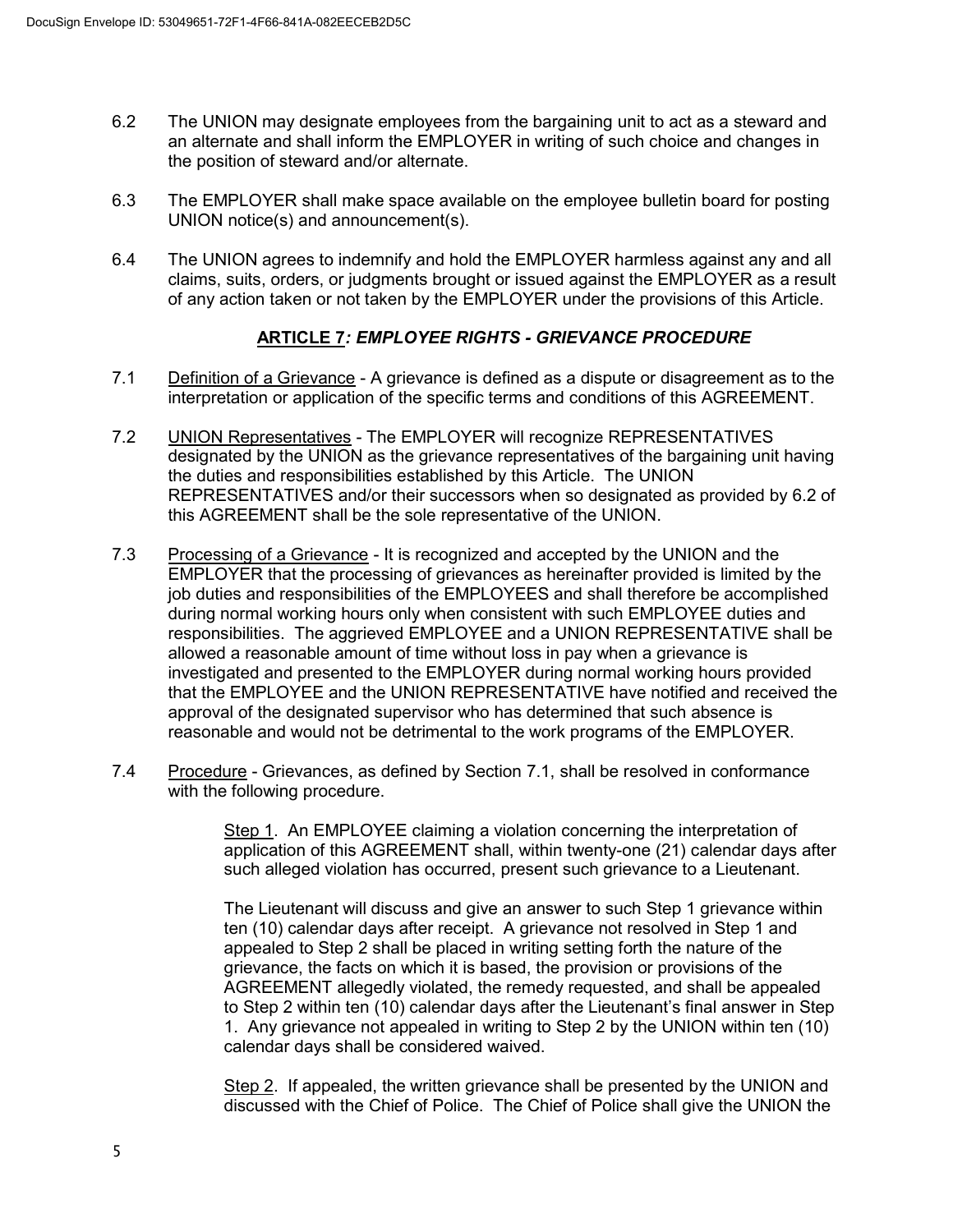EMPLOYER'S Step 2 answer in writing within ten (10) calendar days after receipt of such Step 2 grievance. A grievance not resolved in Step 2 may be appealed in Step 3 within ten (10) calendar days following the Chief of Police's final answer in Step 2. Any grievance not appealed in writing to Step 3 by the UNION within ten (10) calendar days shall be considered waived.

Step 3. If appealed, the written grievance shall be presented by the UNION and discussed with the City Manager. The City Manager shall give the UNION the EMPLOYER'S answer in writing within ten (10) calendar days after receipt of such Step 3 grievance. A grievance not resolved in Step 3 may be appealed to Step 4 within ten (10) calendar days following the City Manager's final answer in Step 3. Any grievance not appealed in writing to Step 4 by the UNION within ten (10) calendar days shall be considered waived.

Step 4. A grievance unresolved in Step 3 and appealed to Step 4 by the UNION shall be submitted to arbitration subject to the provisions of the Public Employment Labor Relations Act of 1971. The selection of an arbitrator shall be made in accordance with the "Rules Governing the Arbitration of Grievances" as established by the Bureau of Medication Services "as amended" to the "Public Employment Labor Relations Act of 1971."

#### 7.5 Arbitrator's Authority

- 7.5a The arbitrator shall have no right to amend, modify, nullify, ignore, add to, or subtract from the terms and conditions of this AGREEMENT. The arbitrator shall consider and decide only the specific issue(s) submitted in writing by the EMPLOYER and the UNION, and shall have no authority to make a decision on any other issue not so submitted.
- 7.5b The arbitrator shall be without power to make decisions contrary to, or inconsistent with, or modifying or varying in any way the application of laws, rules, or regulations having the force and effect of law. The arbitrator's decisions shall be submitted in writing within thirty (30) days following the close of the hearing or the submission of briefs by the parties, whichever be later, unless the parties agree to an extension. The decision shall be binding on both the EMPLOYER and the UNION and shall be based solely on the arbitrator's interpretation or application of the express terms of this AGREEMENT and to the facts of the grievance presented.
- 7.5c The fees and expenses for the arbitrator's services and proceedings shall be borne equally by the EMPLOYER and the UNION provided that each party shall be responsible for compensating its own representatives and witnesses. If either party desires a verbatim record of the proceedings, it may cause such a record to be made, providing it pays for the record. If both parties desire a verbatim record of the proceedings the cost shall be shared equally.
- 7.6 Waiver If a grievance is not presented within the time limits set forth above, it shall be considered "waived". If a grievance is not responded to within the specified time limits, the UNION may elect to treat the grievance as denied at that step and immediately appeal the grievance to the next step. The time limit in each step may be extended by mutual written agreement of the EMPLOYER and the UNION in each step.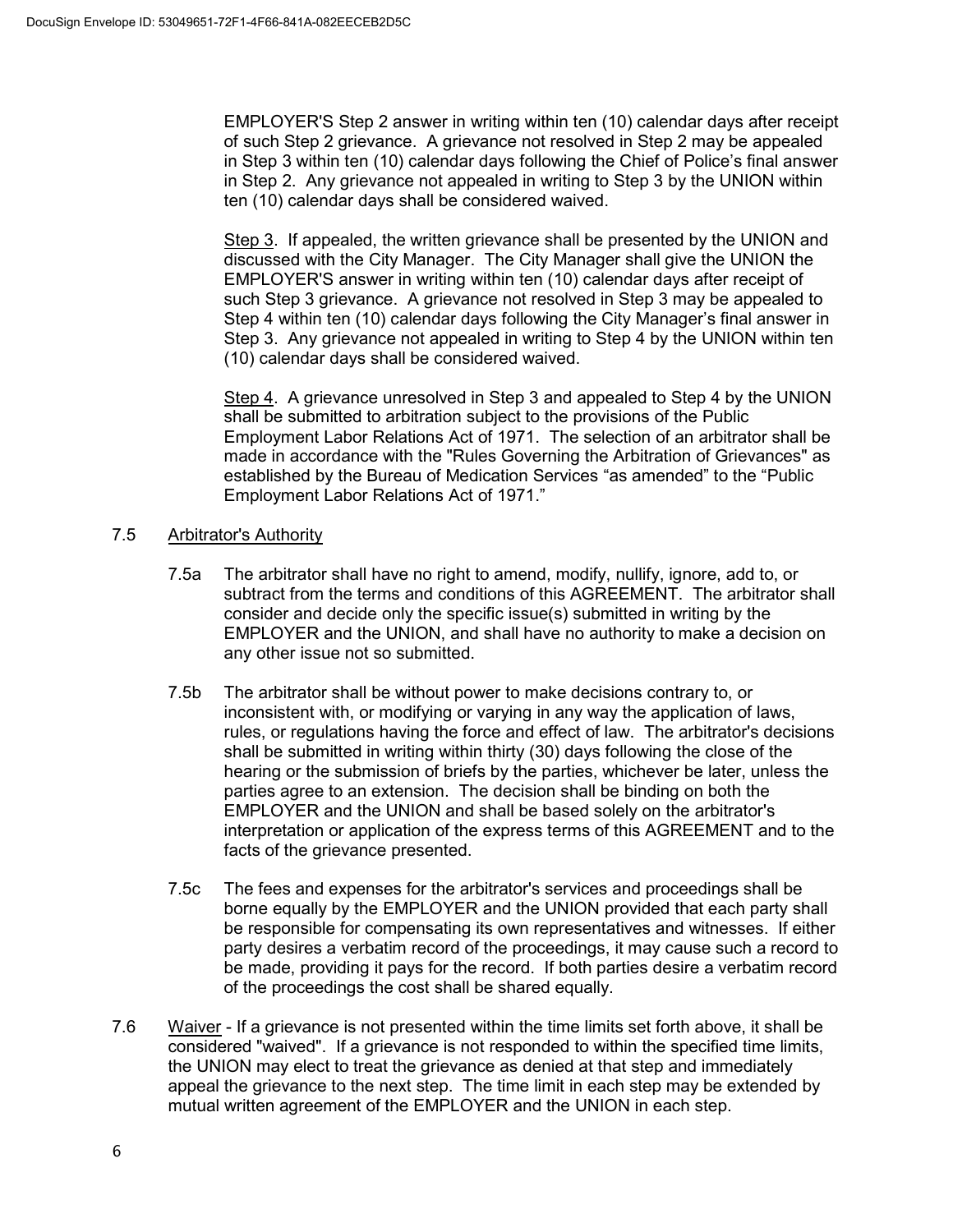7.7 Choice of Remedy - If, as a result of the written EMPLOYER response in Step 3, the grievance remains unresolved, and if the grievance involves the suspension, demotion, or discharge of an employee who has completed the required probationary period, the grievance may be appealed either to Step 4 of Article VII or a procedure such as: Civil Service, Veteran's Preference, or E.E.O.C. If appealed to any procedure other than Step 4 of Article VII the grievance is not subject to the arbitration procedure as provided in Step 4 of Article VII. The aggrieved employee shall indicate in writing which procedure is to be utilized -- Step 4 of Article VII or another appeal procedure -- and shall sign a statement to the effect that the choice of any other hearing precludes the aggrieved employee from making a subsequent appeal through Step 4 of Article VII. The election set forth above shall not apply to claims subject to the jurisdiction of the United States Equal Employment Opportunity Commission.

### ARTICLE 8: SAVINGS CLAUSE

This agreement is subject to the laws of the United States, the State of Minnesota, and the signed municipality. In the event any provision of this agreement shall be held to be contrary to law by a Court of competent jurisdiction from whose final judgment or decree no appeal has been taken within the time provided, such provision shall be voided. All other provisions of this agreement shall continue in full force and effect. The voided provision shall be renegotiated at the request of either party.

### ARTICLE 9: SENIORITY

- 9.1 Seniority shall be determined by the employee's start date in the job class, regardless of whether they were initially hired as part-time or full-time officers. Seniority shall be determined by the employee's length of continuous employment with the Police Department and posted in an appropriate location. Seniority rosters may be maintained by the Chief on the basis of time in grade and time within specific classifications.
- 9.2 During the probationary period a newly hired or rehired employee may be discharged at the sole discretion of the EMPLOYER. During the probationary period promoted or reassigned employees may be replaced in their previous position at the sole discretion of the EMPLOYER.
- 9.3 A reduction of work force will be accomplished on the basis of seniority. Employees shall be recalled from layoff on the basis of seniority. Employees on layoff shall have an opportunity to return to work within two years of the time of their layoff before any new employee is hired.
- 9.4 Senior employees will be given preference with regard to transfer, job classification assignments and promotions when the job-relevant qualifications of employees are equal.
- 9.5 Senior qualified employees shall be given shift assignment preference after eighteen (18) months of continuous full-time employment. Schedules will be bid two (2) times a year. The first bid for the following year will be posted by October 1<sup>st</sup>. Employees shall complete their first bid by November  $1<sup>st</sup>$ . The first bid will be implemented on January 1<sup>st</sup>. The second bid for the current year will be posted by April 1<sup>st</sup>. Employees shall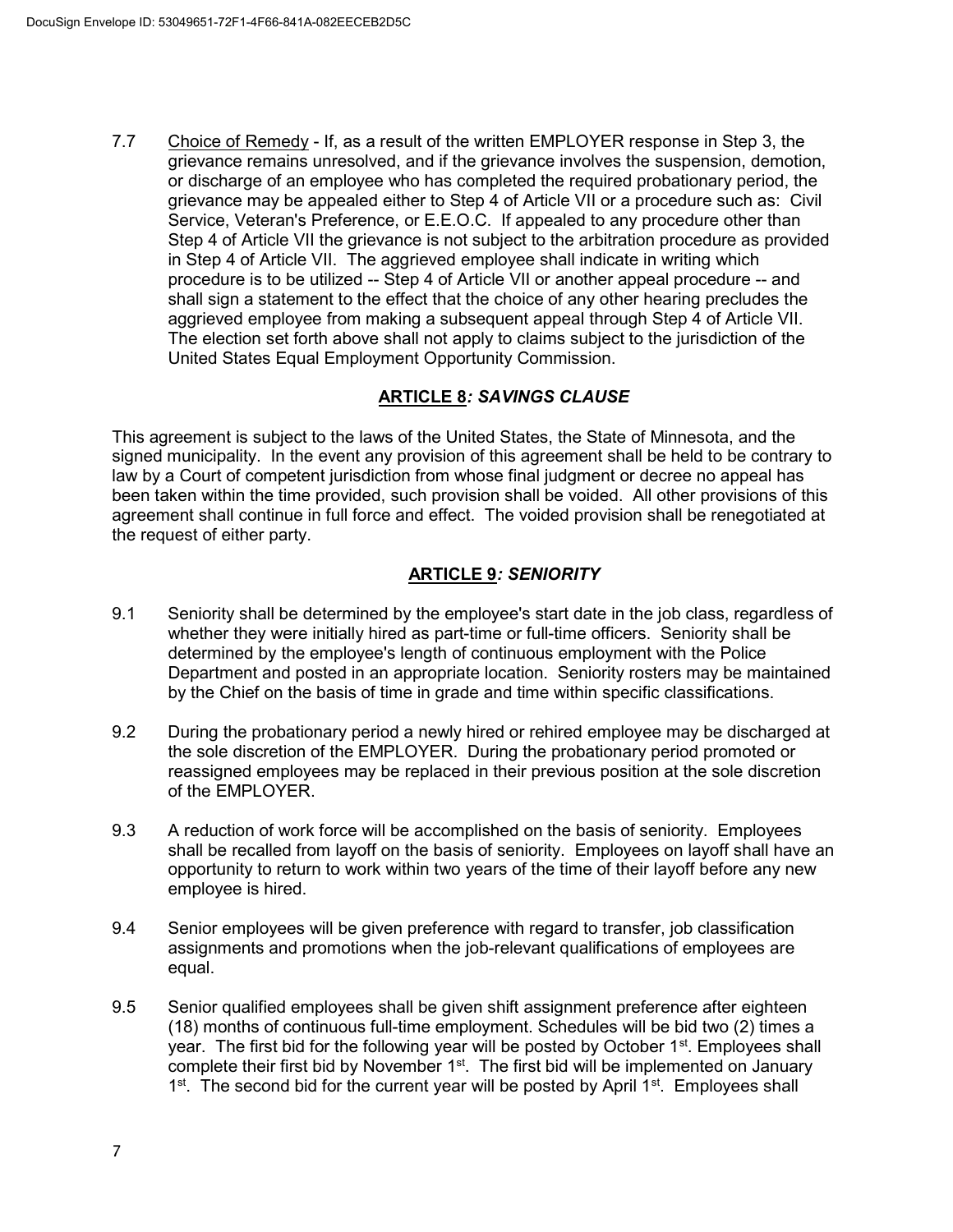complete the bid process by May  $1<sup>st</sup>$ . The second bid will be implemented on July  $1<sup>st</sup>$  for the current year.

 Employees shall bid in a timely manner. "Timely Manner" is defined as a maximum of two of the employee's working days after becoming eligible to bid.

- 9.6 Employees may select two (2) continuous vacation periods by seniority in the fall for the following calendar year. The first choice shall be selected from a posting posted by November 2nd. Such selection shall be completed by November 30th. The second choice shall be selected from a posting posted by December 1st. Such selection shall be completed by December 31st. There shall be no second choice bids until first choice bids have been completed. Employees shall bid in a timely manner. "Timely manner" is defined as a maximum of two of the employee's working days after becoming eligible to bid. After December 31st, vacations shall be bid on a first-come, first-served basis.
- 9.7 Master Seniority. Employees hired on or after January 1, 1989, must use length of continuous service with the City's police department for purposes of exercising their seniority rights under Sections 9.5 and 9.6 of the labor agreement.

### ARTICLE 10: DISCIPLINE

- 10.1 The EMPLOYER will discipline employees for just cause only. Discipline will be in one or more of the following forms:
	- a) oral reprimand;
	- b) written reprimand;
	- c) suspension;
	- d) demotion; or
	- e) discharge.
- 10.2 Suspensions, demotions, and discharges will be in written form.
- 10.3 Written reprimands, notices of suspension, and notices of discharge, which are to become part of an employee's personnel file shall be read and acknowledged by signature of the employee. Employees and the UNION will receive a copy of such reprimands and/or notices.
- 10.4 Employees may examine their own individual personnel files at reasonable times under the direct supervision of the EMPLOYER.
- 10.5 Employees will not be questioned concerning an investigation of disciplinary action unless the employee has been given an opportunity to have a UNION representative present at such questioning.
- 10.6 Grievances relating to suspensions, demotions or terminations shall be initiated by the UNION in Step 3 of the grievance procedure under Article 7.
- 10.7 The EMPLOYER will remove old disciplinary letters after five (5) years if no further discipline, above that of a verbal reprimand, has occurred within that five-year period.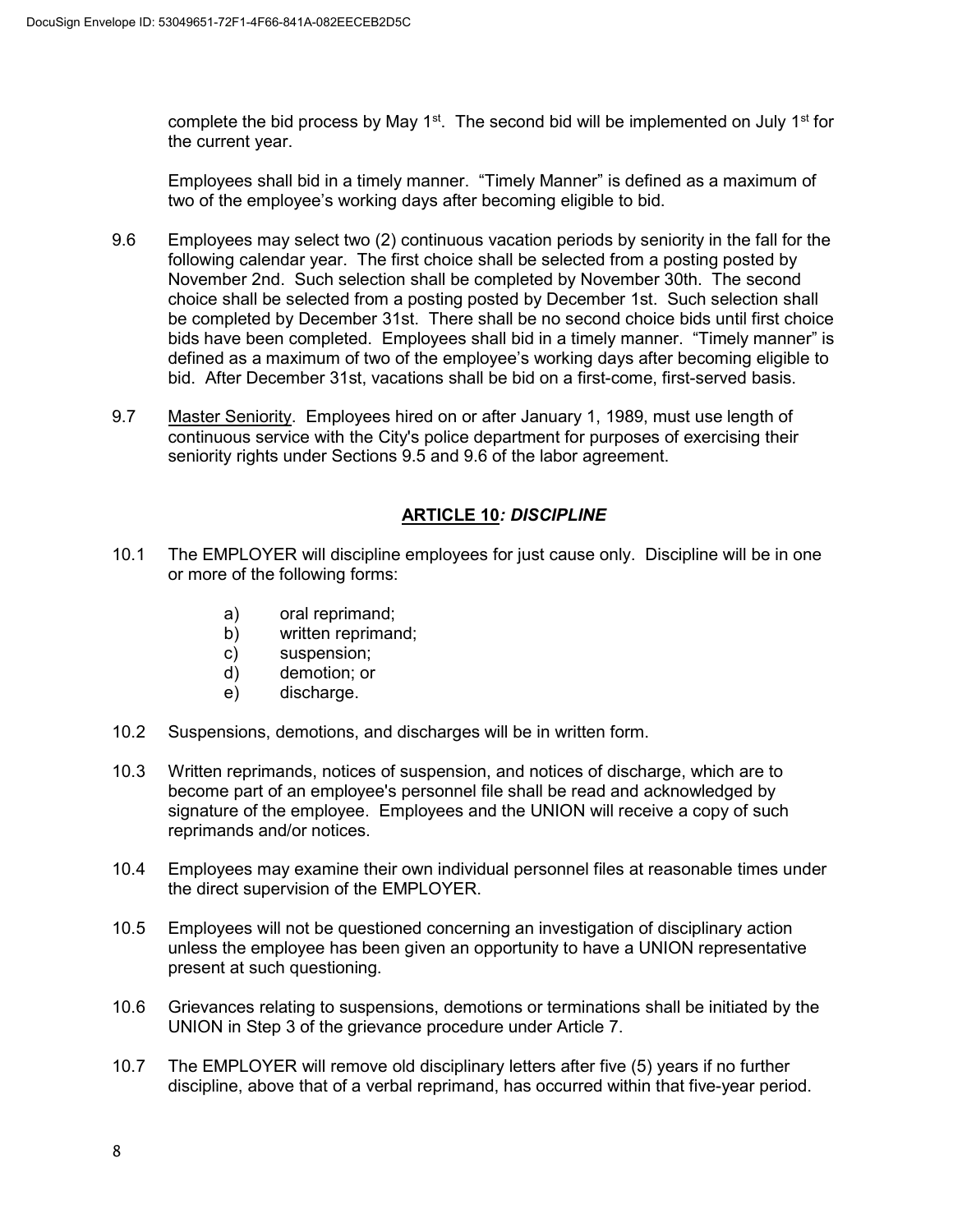#### ARTICLE 11: CONSTITUTIONAL PROTECTION

Employees shall have the rights granted to all citizens by the United States and Minnesota State Constitutions.

### ARTICLE 12: WORK SCHEDULES

- 12.1 The normal work year is two thousand and eighty hours (2,080) to be accounted for by each employee through:
	- a) Hours worked on assigned shifts.
	- b) Holidays.
	- c) Assigned training.
	- d) Authorized leave time.
	- e) Required time (if on a schedule where required time is a component).
- 12.2 Holidays and authorized leave time is to be calculated on the basis of the actual length of time of the assigned shifts.
- 12.3 Nothing contained in this or any other Article shall be interpreted to be a guarantee of a minimum or maximum number of hours the EMPLOYER may assign employees.

### ARTICLE 13: WAGES

#### 13.1 WAGE RATES

#### Effective January 1, 2022

| After 3 years $=$            | \$7,439.84 |
|------------------------------|------------|
| After 4 years $=$            | \$7,453.19 |
| After 8 years =              | \$7,466.51 |
| After 12 years = $$7,479.83$ |            |

 Employees shall receive the following Wage Adjustment A 3% wage increase and a 2% market adjustment effective January 1, 2022.

It is understood that the City has the right to start a new hire at any step in the regular salary range (excluding longevity steps) at the City's discretion when hiring an experienced officer.

13.2 In addition to the hourly rates provided in article 13.1 the city will contribute up to one hundred twenty (\$120) dollars per month in deferred compensation, provided the Employee agrees to match the EMPLOYER'S contribution of one hundred twenty (\$120) dollars per month. The EMPLOYER agrees that if the Employee desires to contribute a lesser amount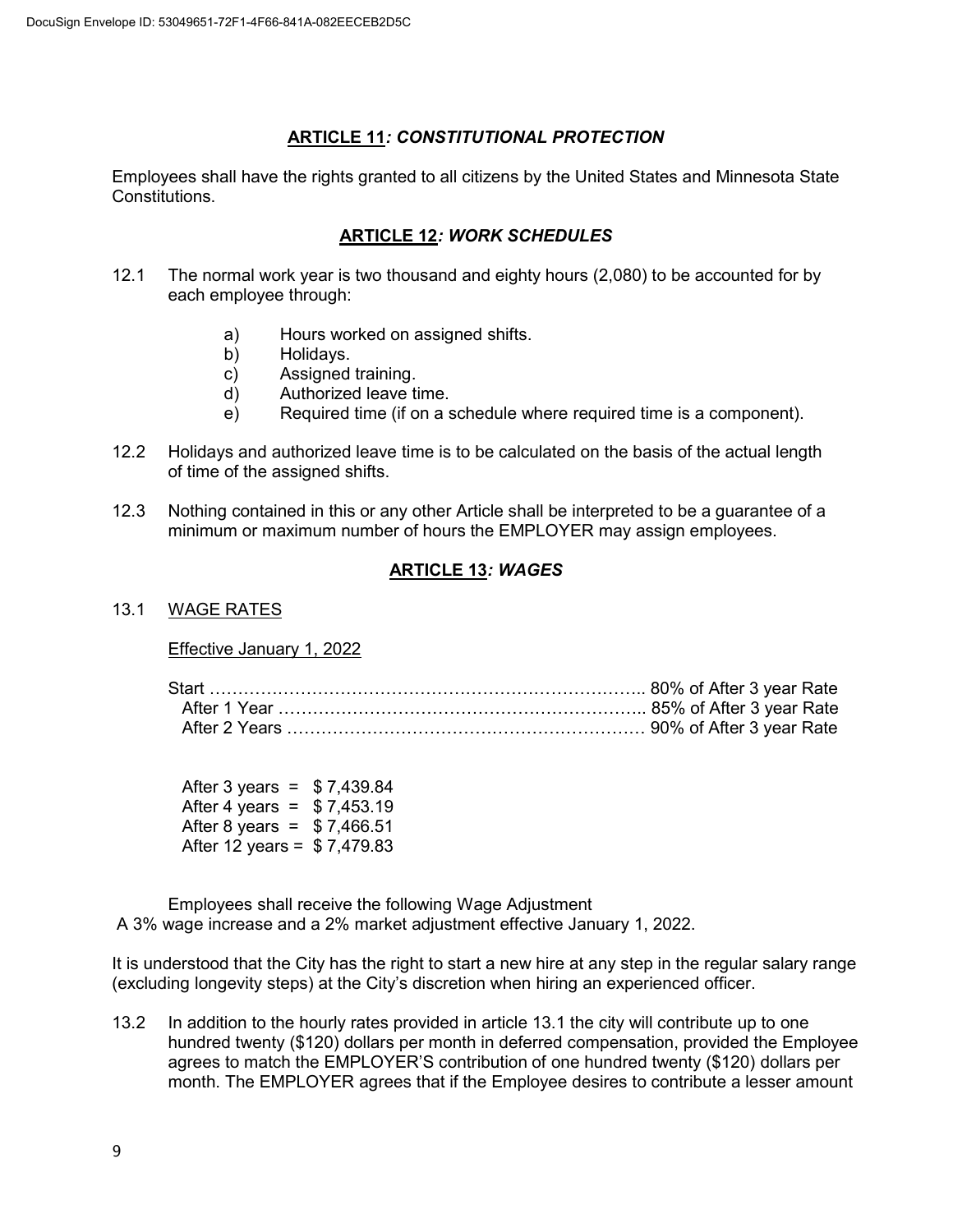then the EMPLOYER shall match that lesser amount as well. The Employee agrees to have the funds deposited in an approved deferred compensation plan.

- 13.3 Employees classified or assigned by the EMPLOYER to the following job classifications or positions will receive six percent (6%) of the Top Patrol Rate per month or that amount prorated for less than a full month in addition to their regular wage rate: Investigator (Detective) School Resource Officer Retail Crime Officer Violent Crime Enforcement Team (VCET) designee
- 13.4 Employees classified or assigned by the EMPLOYER to the following job classifications or positions will receive \$100 per month or that amount prorated for less than a full month in addition to their regular wage rate: Street Crimes Unit
- 13.5 Based on requirements in the Federal Fair Labor Standards Act (FLSA), Dog Handlers will be paid thirty (30) minutes each calendar day at time and one-half their regular rate of pay for care, maintenance, and training of the officer's dog. Whenever an officer's dog is placed in a kennel, the additional compensation (30 minutes at time and one-half) will not apply for that day(s). The officer must notify his/her supervisor whenever the dog is placed in a kennel prior to submitting a timecard for that pay period. The kennel fee, if there is a fee, will be paid by the EMPLOYER. The EMPLOYER must approve the kennel.

Any time in excess of thirty (30) minutes per day needed for care, maintenance, or training of the officer's dog must be authorized in advance by the Chief of Police or his/her designee. In the event that the FLSA requirements no longer apply, then the method of compensation for Dog Handlers would immediately revert back to the 4% differential over top patrol.

13.6 Anytime that one of the listed job classifications becomes open, a notice of the vacancy will be posted.

## ARTICLE 14: VACATIONS/ANNUAL LEAVE

14.1 Full-time employees who are on the vacation/sick leave benefit plan shall earn vacation as per the following schedule:

Vacation Accrual Rates for FT employees -

| 1-4 years of service    | 10 working days per year<br>$(80$ hours)         |
|-------------------------|--------------------------------------------------|
| 5-11 years of service   | 15 working days per year<br>(120 hours per year) |
| 12-20 years of service  | 20 working days per year<br>(160 hours per year) |
| 21 years and thereafter | 25 working days per year                         |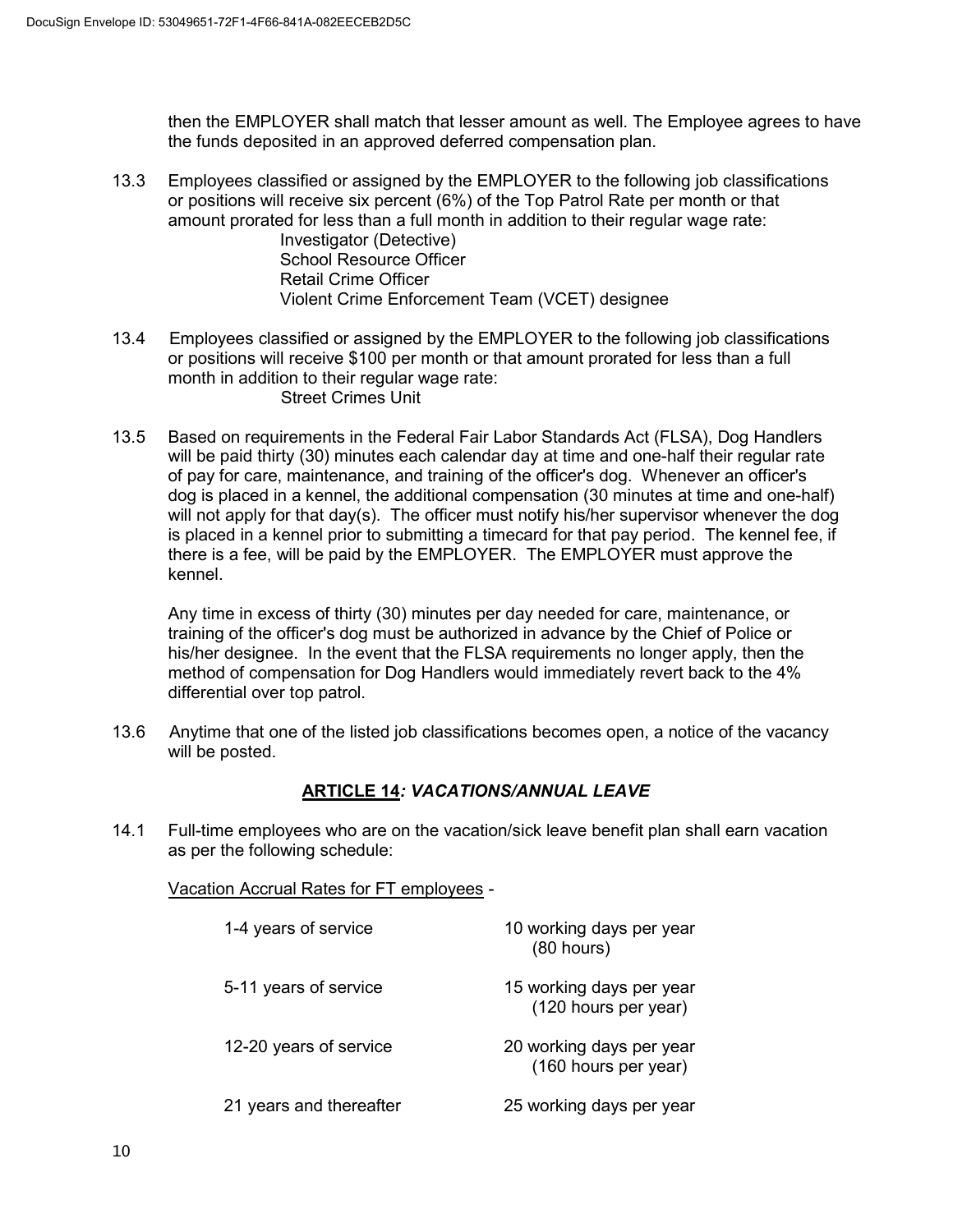#### (200 hours per year)

 Full-time employees who are on the annual leave benefit plan shall earn annual leave as per the following schedule:

Annual Leave Accrual Rates for FT employees -

| Years of Service | Annual Accrual Rates         |
|------------------|------------------------------|
| 1 - 4 Years      | 19 days (152 hours per year) |
| 5 - 11 Years     | 24 days (192 hours per year) |
| 12 - 20 Years    | 29 days (232 hours per year) |
| After 20 Years   | 34 days (272 hours per year) |

- 14.2 Employees on vacation are allowed to carry over a maximum of one and one-half (1-1/2) times their annual vacation rate into any succeeding year. Annual leave will accrue on a pay-period basis (as vacation and sick leave do) for up to 62 days. Employees can carry over up to their full balance as long as the total balance never exceeds the 62-day cap. No additional accrual will occur above the cap.
- 14.3 The EMPLOYER and UNION agree to incorporate the Annual Leave Program as adopted by the City Council on February 12, 2001, and as amended on September 23, 2002.

### ARTICLE 15: SICK LEAVE

- 15.1 A full-time employee who is not accruing annual leave shall accumulate sick leave at a rate of one and one-quarter (1-1/4) days per month. Accumulated sick leave shall never total more than 2,400 hours (300 days) except as provided in Article 15.2. Actual sick leave cannot be made up by additional work shifts.
- 15.2 Sick Leave Conversion Full-time employees can convert sick leave to vacation or deferred compensation (at the employee's current pay rate) on December 31st of any year assuming the employee elected the conversion option at the beginning of the year and had at least 800 hours at that time. The rate of conversation will be two (2) hours of sick leave for one (1) hour of vacation or deferred compensation. Such conversion shall not exceed a total of forty-eight (48) hours of vacation or deferred compensation.
	- 15.2a The sick leave balance will be capped (frozen) on January 1 of the year the option is first elected. That balance or cap (which can be anything between 800 and 2,400 hours) will remain as the cap for that employee into the future.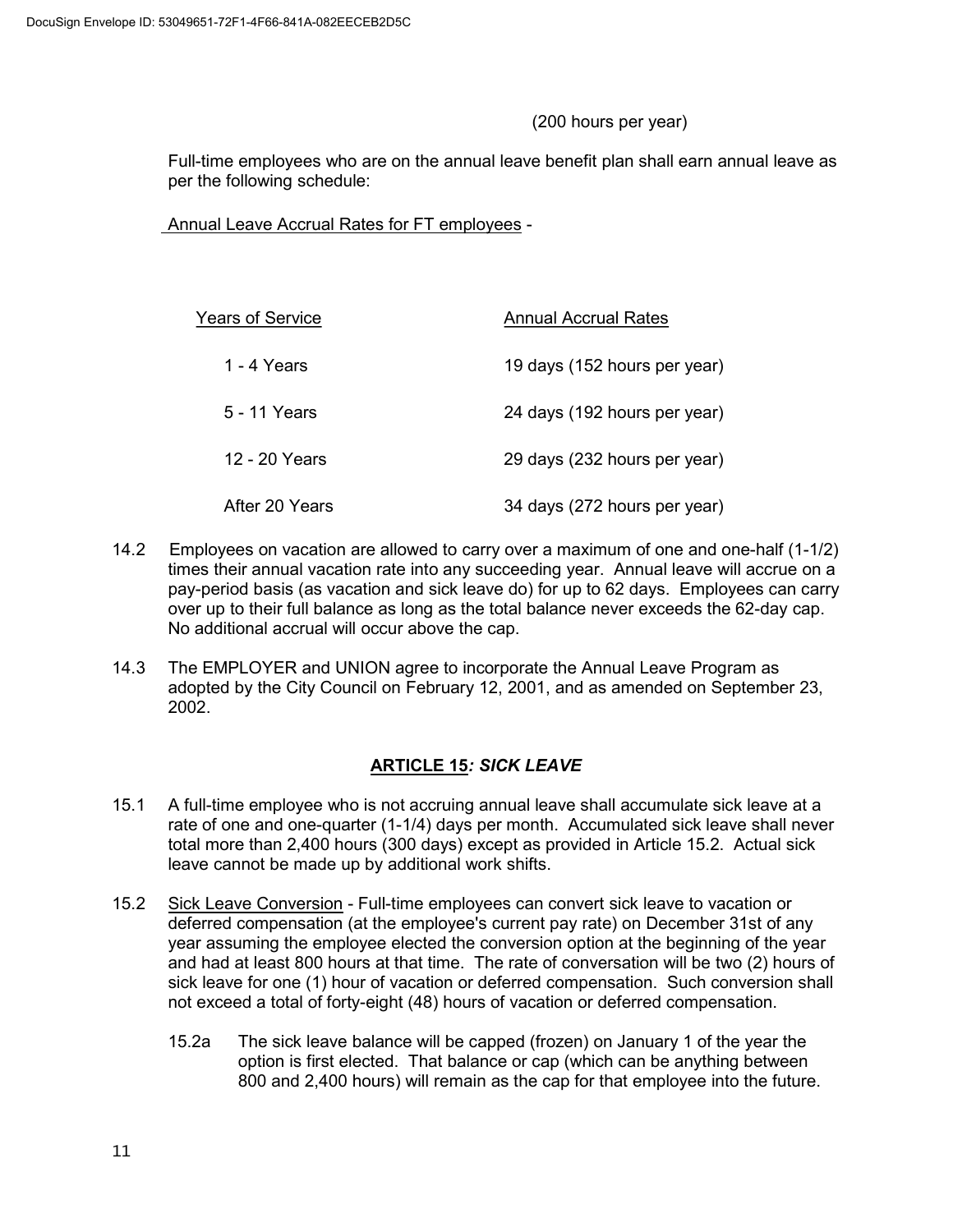- 15.2b Employees will, however, accrue additional sick leave hours (above the cap) during the succeeding twelve months at the regular accrual rate only for purposes of conversion or use during that year.
- 15.2c The conversion will take place on December 31st and will be limited to the 48 hours as stated above. Only hours earned in excess of the cap (January 1 through December 31) are eligible for conversion. Any additional hours accrued but unused during that year will be lost.
- 15.2d An employee who does not elect the conversion option will never accrue above 2,400 hours. Employees who are close to, or at, 2400 hours who elect the conversion option at the beginning of a given year can accrue additional sick leave above the 2,400 hours during the year only for purposes of conversion, or use, during that year. Hours accrued but unused between January 1 and December 31 of that year will then be converted to a maximum of 48 hours of vacation or deferred compensation. Any remaining balance above the cap will be lost. The employee will start the following year with no more than 2400 hours.
- 15.2e Employees who have a sick leave cap and who retire or resign under satisfactory conditions prior to December 31st of a given year, will be eligible to convert up to eighty percent (80%) of sick leave accrued and unused during that year.
- 15.3 Annual Leave Article 15.1 and 15.2 do not apply to employees who accrue annual leave except as provided in the Annual Leave Program (Current Sick Leave Balance— Deferred Sick Leave and Severance Pay sections.)

## ARTICLE 16: SEVERANCE PAY

Upon retirement or termination under satisfactory conditions, after at least ten (10) years of service, the employee shall receive one-half (1/2) of his/her accumulated sick leave upon the basis of the employee's outgoing salary. In case of death not contributable to his duty, payment of one-half (1/2) of employee's sick leave shall be paid to the employee's beneficiary. In case of death in the line of duty, payment of the employee's full-accumulated sick leave shall be made to the employee's beneficiary.

### ARTICLE 17: FUNERAL/BEREVEMENT LEAVE

A maximum of up to three (3) shifts of funeral/bereavement leave with pay shall be extended to a regular full-time officer upon the death of a member of the immediate family of said officer or his/her spouse (i.e., spouse, children, grandchildren, parents, grandparents, brothers, sisters, brothers-in-law, sisters-in-law, or guardian). Any leave beyond one shift, up to a maximum of three shifts, to be on approval of department head or authorized designee. The actual amount of time off, and funeral leave approved, will be determined by the department head depending on individual circumstances (such as closeness of the relative, arrangements to be made, distance to the funeral, etc.)

### ARTICLE 18: HOLIDAYS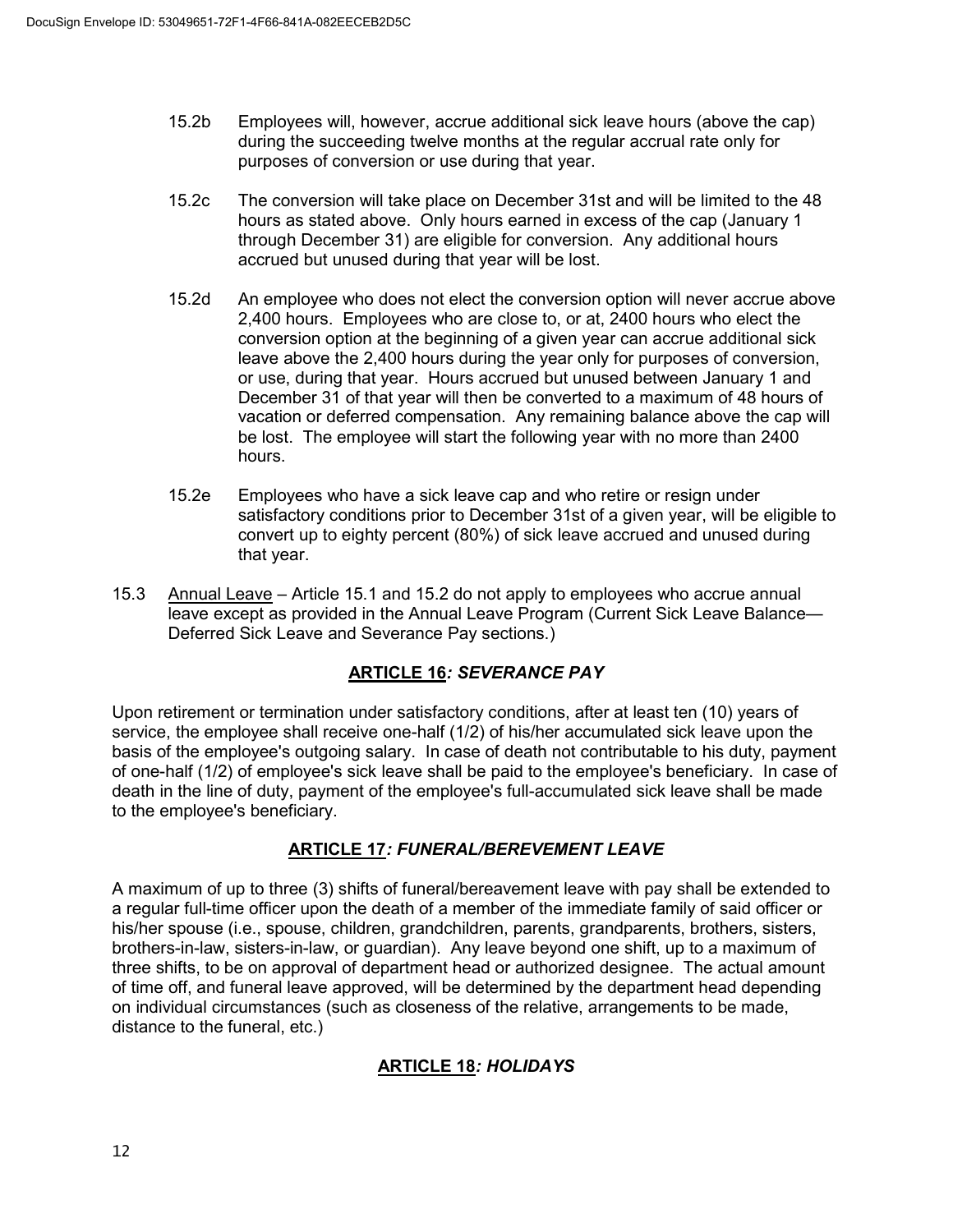18.1 All full-time employees shall be entitled to observe the following eleven (11) statutory holidays and shall be compensated at their regular pay rate for these days. Holiday hours (x80 hours) will be made available January  $1<sup>st</sup>$  of each year. If employment is separated the balance will be withheld by the employer based on the actual holidays earned.

| New Year's Day             | Veteran's Day             |
|----------------------------|---------------------------|
| President's Day            | <b>Thanksgiving Day</b>   |
| Memorial Day               |                           |
| Juneteenth                 | Friday after Thanksgiving |
| Labor Day                  | Christmas Day             |
| Martin Luther King's B-Day | Independence Day          |

 These holidays shall be credited toward the normal work year as per 12.1 of the Labor Agreement.

- 18.2 If employees are required to work on an observed holiday (listed in 18.1), they shall be compensated at time and one half for actual hours worked on the holiday. Employees who work at least half of their assigned shift on the holiday will receive time and one half for the entire shift. Compensation shall be credited in either pay or compensatory time off.
- 18.3 If compelled to duty on their scheduled off-duty time on a statutory holiday, as defined in Article 18.1, employees will be compensated for a minimum of two (2) hours' pay at two times (2x) the employee's regular rate of pay.
- 18.4 If compelled by their supervisor to work in excess of a regularly scheduled shift on a holiday, as defined in Article 18.1, employees will be compensated at two times (2x) the employee's regular rate of pay for only those actual hours worked in excess of their scheduled shift.
- 18.5 In addition to the holidays listed in 18.1, all full-time employees shall receive twenty (20) hours of Personal holiday time per year. The time shall be requested off by the employee and approved by the employer. The hours must be used during the year and will not carry over to the next year. Any unused hours as of December  $31<sup>st</sup>$  will be converted to the employee's Retiree Health Savings Plan.
- 18.6 Officers on a 5-2 rotation who are required to work on a holiday will be allowed to take another day off within the pay period plus receive four (4) hours of pay OR can elect to receive time and one-half pay with no time off. This is in addition to regular holiday pay.

### ARTICLE 19: FALSE ARREST

The EMPLOYER shall provide and pay all premiums due on False Arrest Insurance to cover all employees covered by this AGREEMENT.

## ARTICLE 20: OVERTIME

20.1 Employees will be compensated at one and one-half (1-1/2) times the employee's regular base rate for hours worked in excess of the employee's regularly scheduled shift. Changes of shifts do not qualify an employee for overtime under this Article.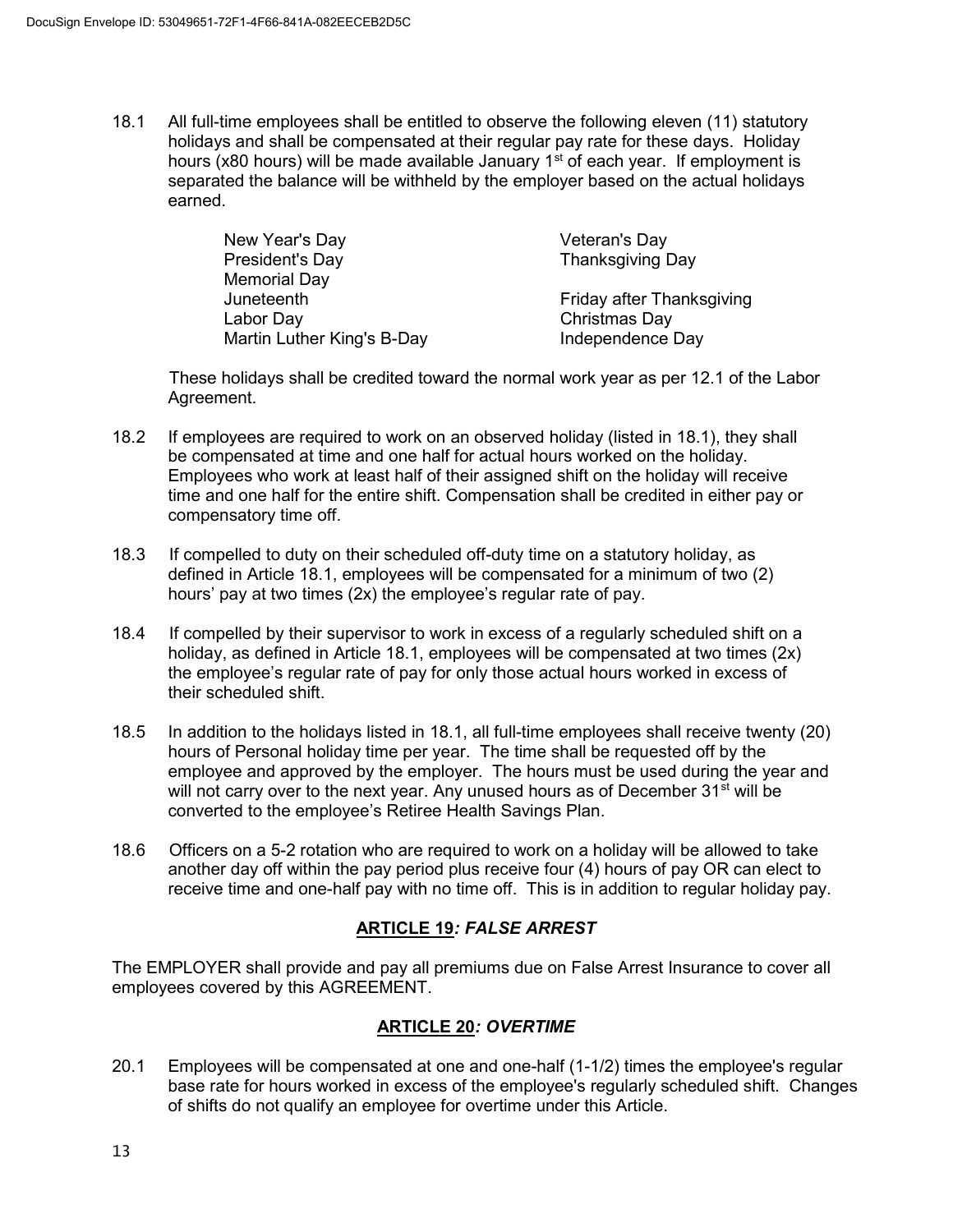- 20.2 Overtime will be distributed as equally as practicable.
- 20.3 Overtime refused by employees will for record purposes under Article 20.2 be considered as unpaid overtime worked.
- 20.4 For the purpose of computing overtime compensation, overtime hours worked shall not be pyramided, compounded, or paid twice for the same hours worked.
- 20.5 Overtime will be calculated to the nearest fifteen (15) minutes.
- 20.6 Employees have the obligation to work overtime or call backs if requested by the EMPLOYER unless unusual circumstances prevent the employee from so working.
- 20.7 Voluntary Partial Shift Exchanges Employees may elect to exchange hours with another employee on a one-for-one basis, up to a maximum of a full shift. When exchanging hours under this method, employees would not be eligible for overtime for extra hours worked as a result of the exchange. Likewise, the EMPLOYER would not require employees to use leave or compensatory time to make up any hours below eight (8) hours per shift. Shift exchanges are subject to supervisory approval prior to the exchange. The exchange must occur during the same twenty-eight (28) day schedule and must be an even exchange (hour for hour). It is understood the request to exchange hours must be submitted in writing to the Lieutenant in charge of scheduling (or the Lieutenant's designee) and must be approved prior to the first date of the exchange.

#### ARTICLE 21: COURT TIME

Employees who are required to appear in Court during their scheduled off-duty time shall receive a minimum of four (4) hours pay at one and one-half (1-1/2) times the employee's base pay rate. An extension or early report to a regularly scheduled shift for Court appearance does not qualify the employee for the four (4) hour minimum. If employees have received notice from EMPLOYER of a specific date and time to appear in court on behalf of EMPLOYER during their scheduled off duty time, and EMPLOYER and/or the EMPLOYER's designee cancels said appearance with less than thirty-six (36) hours' notice from the time and date of such requested appearance, then employee shall receive reimbursement equivalent to the Court Time pay as provided herein, for such cancellation, upon notation on the timesheet of the employee requesting such reimbursement. Such reimbursement shall not apply to cancellation of appearances for jury trials, or if employee has been called for multiple hearings on the same day, unless notice was provided less than thirty-six (36) hours prior to the multiple hearings, that all such hearings were cancelled. In such event that multiple hearings were noticed for the same day and all were cancelled less than thirty-six (36) hours prior to such hearings, then employee is still only eligible for one, four (4) hour reimbursement as provided above.

#### ARTICLE 22: CALL BACK TIME

An employee who is called to duty during his scheduled off-duty time shall receive a minimum of two (2) hours' pay at one and one-half (1-1/2) times the employee's base pay rate. An extension or early report to a regularly scheduled shift for duty does not qualify the employee for the two (2) hour minimum.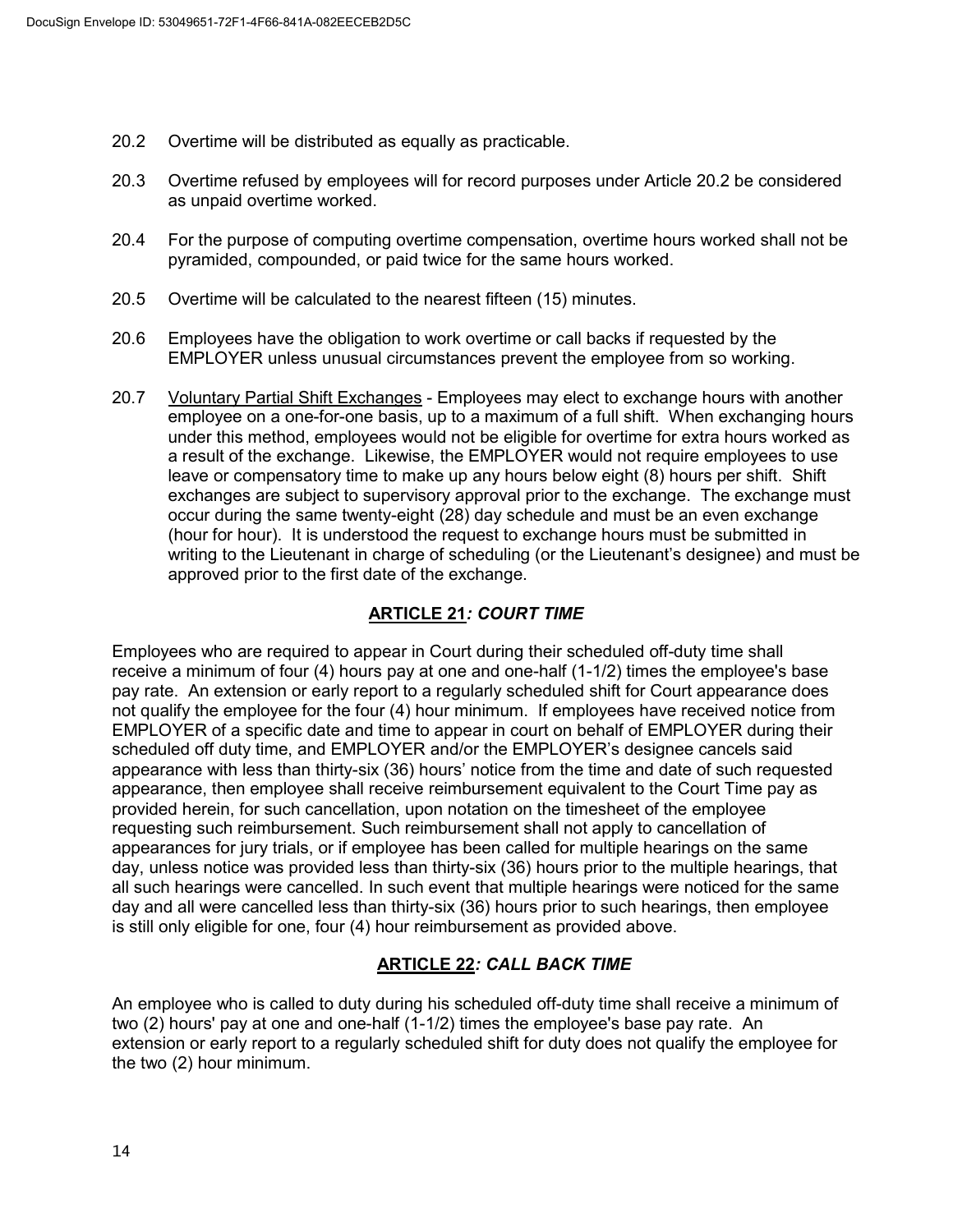#### ARTICLE 23: ON-CALL

- 23.1 Definition. Police Officers assigned to the classification of Investigator (Detective) pursuant to Article 13.3 of the collective bargaining agreement that is required by the Employer to be available to answer a service call and perform work if necessary during hours outside their normal work shift, shall be considered "on-call."
- 23.2 Schedule. The Employer will establish an on-call schedule one month prior to the initial implementation; after which a schedule will be posted for three months at a time. Generally, Investigators will be on-call on a weekly rotating basis. The week will start on Thursday at 0800 hours and end the following week on Thursday at 0759 hours. Investigators are allowed to switch days or weeks with one another and shall notify their immediate supervisor.
- 23.3 Requirements. If assigned as on-call, employees must ensure they are available to be contacted. Investigators will carry their work assigned phone with them at all times and are expected to answer immediately. Employees must respond as quickly as possible, with all necessary gear, but no longer than 60 minutes shall they arrive on-scene.
- 23.4 Compensation. In addition to the compensation outlined in Article 13.3, Investigators will be compensated one-hundred fifty dollars (\$150) per month.
- 23.5 Vehicle. Take-home vehicles are optional and provided to Employees to assist in conducting City business. Use of City-owned property and vehicles outside work hours will be allowed only in situations where such use constitutes a benefit to the City, including personal use incidental to the use of the vehicle for City business. Use of takehome vehicles for driving to and from work or work-related meetings or training on offduty hours is permitted. Employees with take home vehicles must have sufficient equipment in the vehicle to respond to a call whenever their vehicles are used.
- 23.6 Call-Back. In addition to the above compensation, employees who are on-call and are called to duty shall be compensated pursuant to Article 22 of the collective bargaining agreement.

### ARTICLE 24: WORKING OUT OF CLASSIFICATION

- 24.1 Officer In Charge: Employees assigned by the Employer to assume the significant duties, responsibilities and authority of a higher classification on a short term or emergency basis (not to exceed one (1) shift) shall receive \$5.50 per hour over their regular pay rate for the actual hours worked in the higher position.
- 24.2 Acting Sergeant: Employees assigned by the Employer to assume the significant duties, responsibilities and authority of a higher classification as a temporary, acting sergeant shall be paid at the base rate for Sergeant.

### ARTICLE 25: INSURANCE

#### 2022 Health Care Costs/Contributions

25.1 For all full-time employees hired prior to January 1, 2013, the employer will pay 100% of the cost of employee (single) health insurance premium less \$20, and 50% plus \$45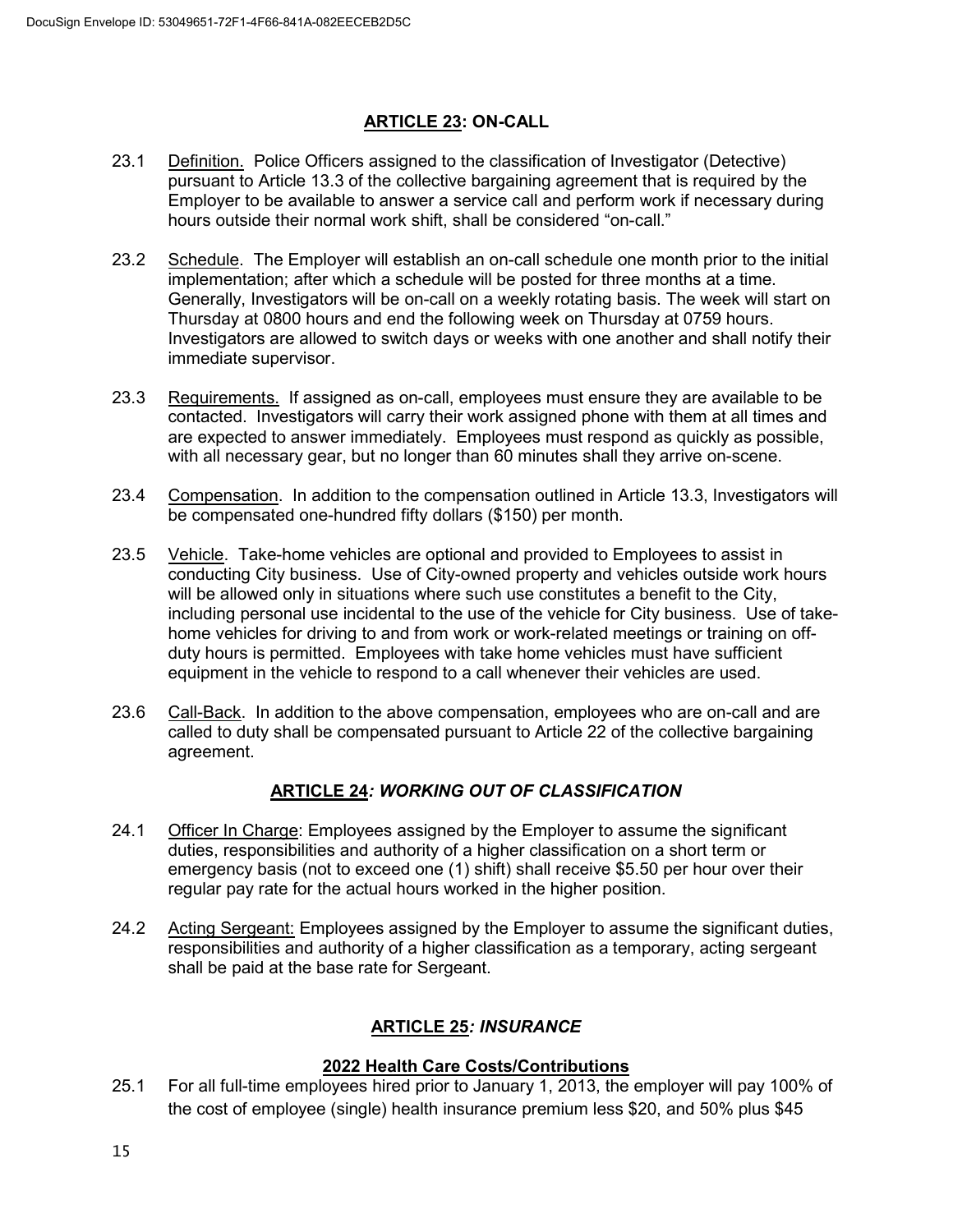toward the cost of the monthly dependent health insurance premium for the High Deductible Health Plan (hereafter the "HDHP") for either the Medica Elect/Essential or Medica Choice plans. The Employer shall contribute towards the cost of insurance as follows:

- a. \$20 per month credit towards single health care insurance for those employees who are deemed to have actively participated in the City provided Wellness Plan.
	- i. The term actively participated shall be as determined by the Labor-Management Wellness Committee.
- b. \$1,900 annually into a Health Reimbursement Account (HRA) for those employees who elect single coverage in either the Medica Elect/Essential Plan or Medica Choice plan.
- c. \$3,200 annually into a HRA for those employees who elect family coverage in either the Medica Elect/Essential Plan or Medica Choice Plan.
- d. The City shall make such deposits for single or family HRA contributions by way of pro-rata contributions. The City will also provide a funding option which shall be available to any employee who requires earlier funding of the City's contribution due to medical event(s). In such case, the Employee shall make a request for funding to the Human Resources Coordinator and shall provide documentation supporting such request. The City shall also make a resource person available on a regular basis to the Employees to assist them with paperwork and billing issues related to the HDHP.
- e. As an incentive to participate in the Wellness Program, the City shall contribute up to \$450 annually toward the Employee HRA for those Employees who have been determined to have actively participated in the Wellness Program as determined by the Labor-Management Wellness Committee. At the employee's option the employee may choose to receive up to twelve (12) hours of annual leave or twelve (12) hours of vacation pay (for those employees still on the vacation sick plan) in lieu of receiving the contribution into the Employee's HRA.
- 25.2 For all employees hired on or after January 1, 2013, the following shall apply
	- a. The employer will pay 100% of the cost of employee (single) health insurance premium less \$20, and 50% plus \$45 toward the cost of the monthly dependent health insurance premium for the High Deductible Health Plan (hereafter the "HDHP") for the Medica Elect/Essential plan. For any employee who chooses to participate in any other plan offered by the City, if any, the City will contribute an amount equal to the actual dollar amounts paid for single HDHP coverage towards the monthly premiums for other such plans for single coverage, and an amount equal to the actual dollar amounts paid for family HDHP coverage for families toward the monthly premiums for such plans for family coverage and the employee shall be responsible to pay any difference over and above such contributions. The Employer shall contribute towards the cost for insurance as follows:
		- i. \$20 per month credit towards single health care insurance for those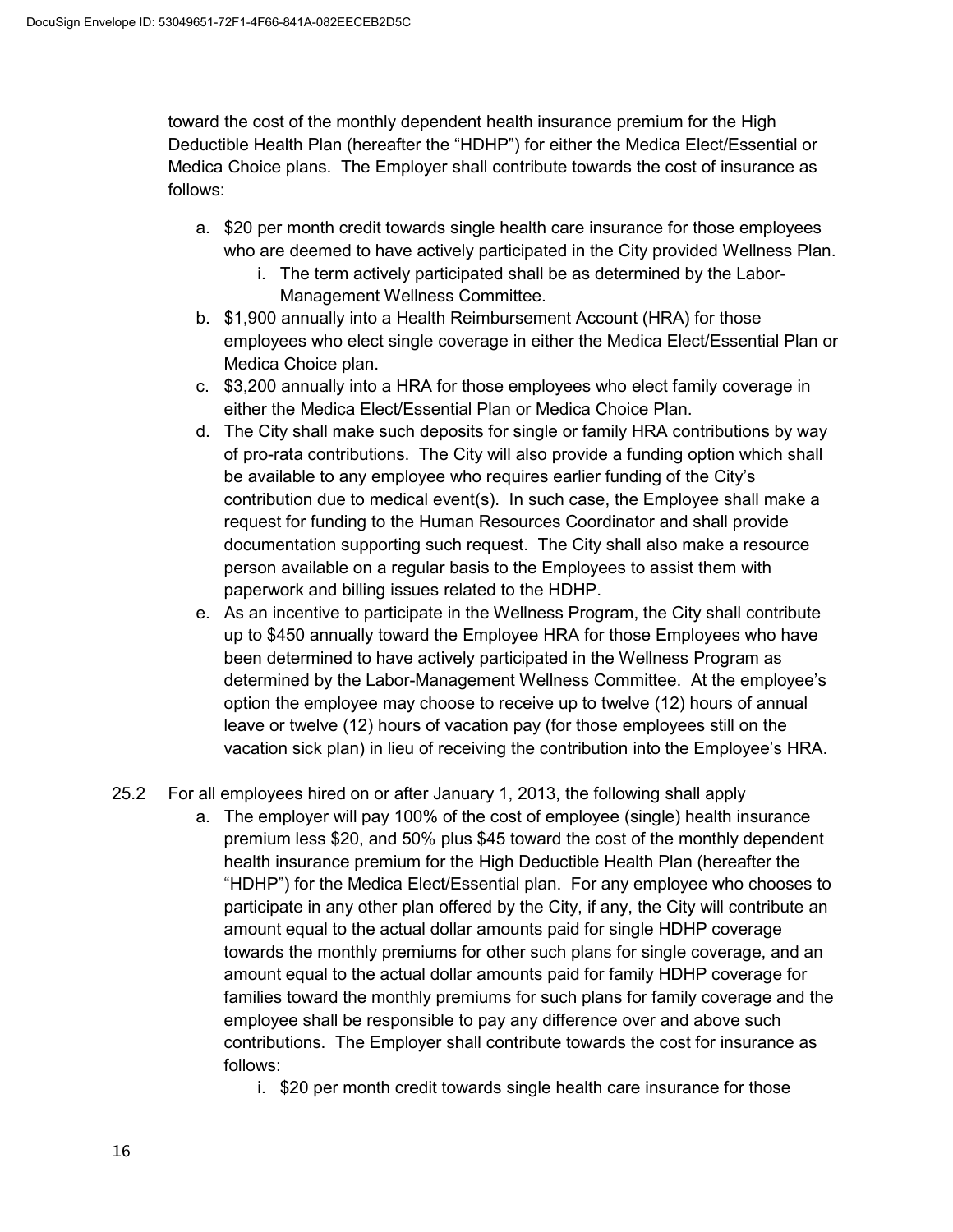employees who are deemed to have actively participated in the City provided Wellness Plan.

- 1. The term actively participated shall be as determined by the Labor-Management Wellness Committee.
- ii. \$1,700 annually into a Health Reimbursement Account (HRA) for those employees who elect single coverage. For newly hired employees who have successfully completed one year of employment, the contribution shall be \$1800.00.
- iii. \$2,700 annually into a HRA for those employees who elect family coverage. For newly hired employees who have successfully completed one year of employment, the contribution for family coverage shall be \$2800.00.
- b. The City shall contribute up to \$450 annually toward the Employee HRA for those Employees who have been determined to have actively participated in the Wellness Program as determined by the Labor-Management Wellness Committee. At the employee's option the employee may choose to receive up to 12 hours of annual leave in lieu of receiving the contribution into the Employee's HRA.

### 2022 Health Care Costs/Contributions

The Employer and the Employee mutually agreed to Health Care Costs and Contributions for 2022. The Employer and the Employee further agree to actively engage in labor-management discussions and planning with regard to future citywide health insurance offerings. It is the city's expectation that a global agreement will be reached by the city's insurance committee.

In the event the health insurance provision of this agreement fails to meet the requirements of the Affordable Care Act and/or other new federal legislation or causes the Employer to be subject to a penalty, tax, or fine, the Union and the Employer will meet immediately to negotiate alternative provisions.

- 25.3 Any changes that are presented at renewal will be discussed (and agreed to) through the Insurance Labor-Management Committee process. Insurance benefits apply to fulltime employees only.
- 25.4 Dental, Life and Long-Term Disability Insurance The EMPLOYER shall pay one hundred percent (100%) of the cost of employee (single) dental insurance coverage, a \$35,000 group term life insurance policy, and long-term disability insurance for regular full-time employees.
- 25.5 Short-Term Disability Insurance The City agrees to offer or go out for bid for short-term disability insurance coverage. Employees may elect this optional coverage at the employee's cost.
- 25.6 The CITY will provide an IRS-125 plan for the employee's contribution in order to permit the EMPLOYEE to pay with pre-tax dollars.
- 25.7 Retiree Health Savings Plan -- The City agrees to provide a retiree health savings plan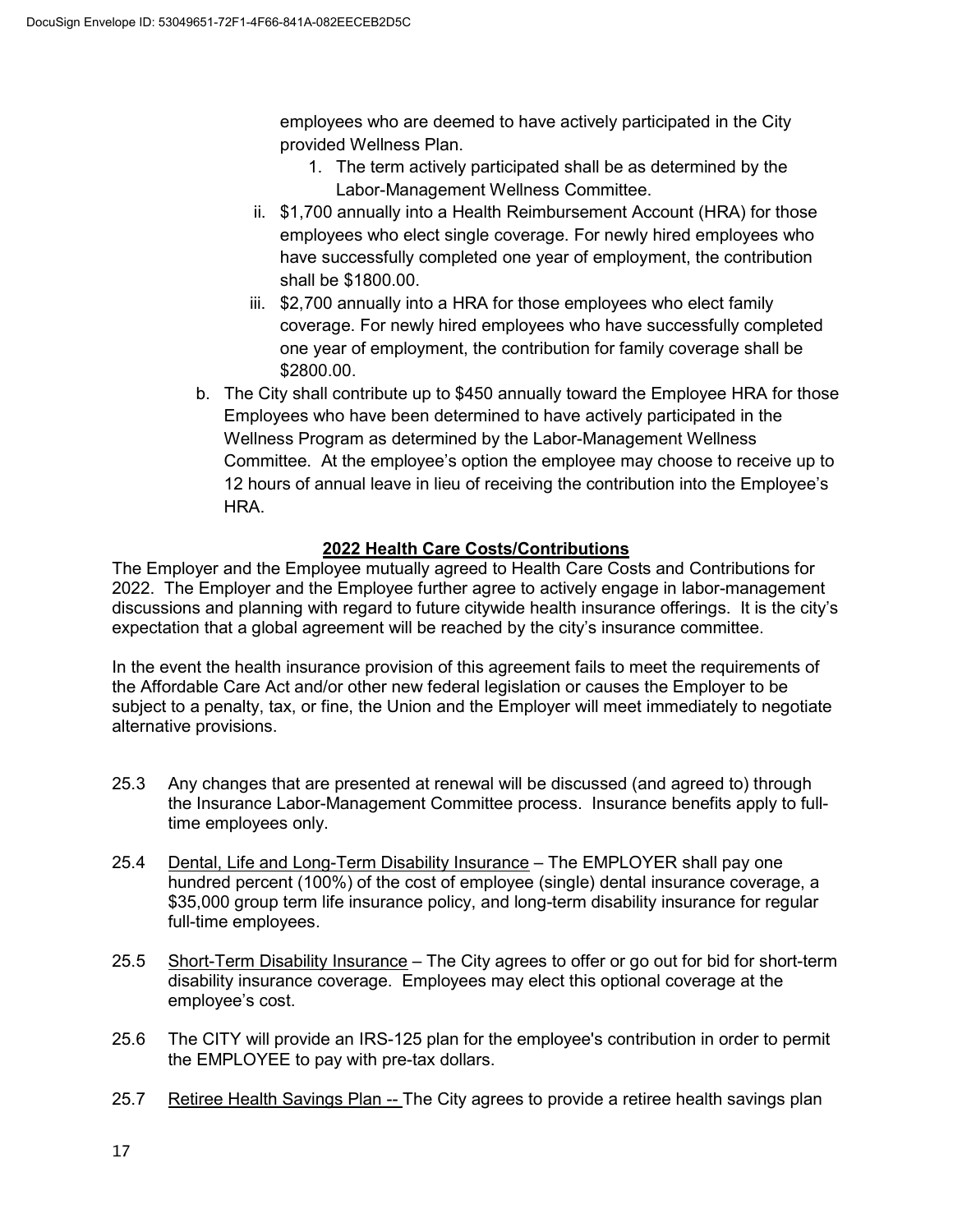with the following plan specifications:

- 1. Participant & benefit eligibility criteria: Must be full-time employee, no minimum or maximum age and years of service requirement, except as stipulated for eligibility severance pay in current labor agreement.
- 2. Benefits will be limited to insurance premiums (health, dental, vision & long –term care premiums, Medicare Part B, Medicare Part D, Medicare supplements, other prescription drugs & insurance premiums) and out-of-pocket expenses described as eligible by the IRS.
- 3. The RHS plan will be funded by severance pay as follows:
	- A) One hundred percent (100%) of eligible severance pay for sick leave and deferred sick leave would be deposited into the RHS plan if the employee is at least age fifty (50) at time of separation.
	- B) One hundred percent (100%) of accrued vacation would be deposited into the RHS plan if the employee's balance is at least two hundred seventy-five (275) hours and is at least age (50) at time of separation. If under two hundred seventy-five (275) hours or under age fifty (50), nothing would go in.
	- C) One hundred percent (100%) of accrued annual leave would be deposited into the RHS plan if the employee's balance is at least eighty (80) hours and is at least age fifty (50) at time of separation from service. If under eighty (80) hours or under age fifty (50), nothing would go in.
	- D) One hundred percent (100%) of unused personal holiday and comp time bank would be deposited into the RHS plan.
- 4. The RHS plan will be funded with annual deposits as follows:
	- A) Employees with vacation time will have the cash value of all vacation hours in excess of the carry-over limit (1.5 times annual accrual) deposited into the RHS plan.
	- B) Employees will have the cash value of all personal holiday hours unused as of December 31, deposited into the RHS plan.

### ARTICLE 26: STANDBY PAY

- 26.1 Employees required by the EMPLOYER to standby shall be paid for each standby time at the rate of one (1) hour's pay for each hour on standby. Paramedics on medical oncall status shall be paid at the rate of one-quarter (1/4) hour pay for each hour on on-call.
- 26.2 An employee placed on standby for court will be paid one-quarter (1/4) hour for each hour on standby under the following circumstances. A Lieutenant, or higher-ranking officer in the department, will set a defined period with a start and automatic ending time, but can call and cancel it earlier. The Lieutenant will decide when and if they will put an employee on standby.

### ARTICLE 27: UNIFORMS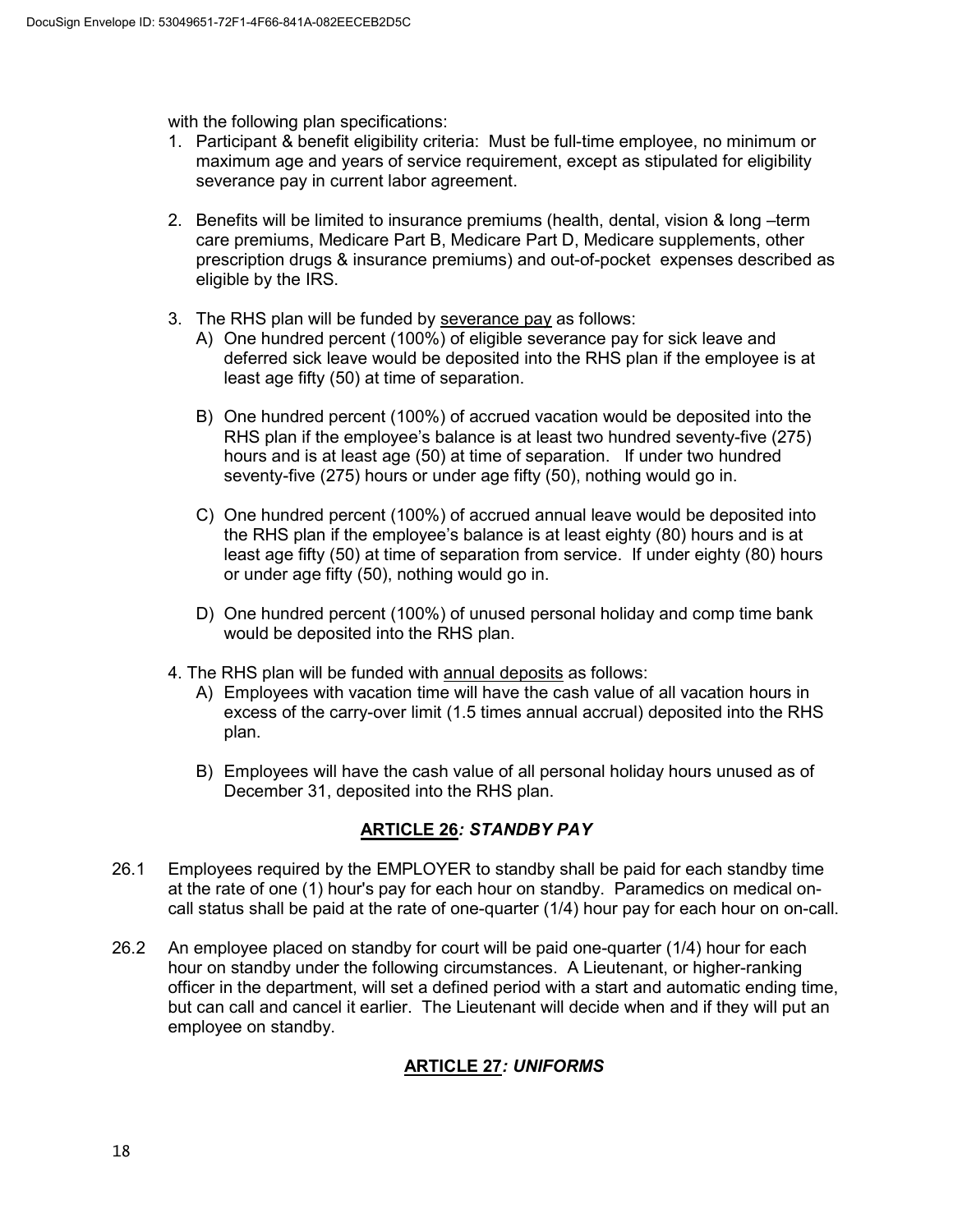The Employer shall provide probationary officers uniforms and necessary equipment items for the term of their probationary period. The Employer will provide an account for non-probationary officers and plain clothes officer, in which uniforms and necessary equipment can be purchased from, in the amount of nine hundred (\$900) per year in 2019-2020. Uniform balances may be carried over from year to year, not to exceed a one (1) year amount.

### **ARTICLE 28: INJURY ON DUTY**

Employees injured during the performance of their duties for the EMPLOYER and thereby rendered unable to work for the EMPLOYER will be paid the difference between the employee's regular take-home pay and Worker's Compensation insurance and other disability payments for a period not to exceed ninety (90) working days per injury, not charged to the employee's vacation, sick leave, or other accumulated paid benefits. Employees shall receive no more than their regular take-home pay during the ninety (90) working days.

#### ARTICLE 29: LONGEVITY AND EDUCATIONAL INCENTIVE

Effective July 1, 1978, the following terms and conditions are effective:

- 29.1 After four (4) years of continuous employment each employee shall choose to be paid supplementary pay of 3.5% (of employee's Patrol Rate) per month or supplementary pay based on educational credits as outlined in 28.7 of this Article.
- 29.2 After eight (8) years of continuous employment each employee shall choose to be paid supplementary pay of 5.5% (of employee's Patrol Rate) per month or supplementary pay based on educational credits as outlined in 28.7 of this Article.
- 29.3 After twelve (12) years of continuous employment each employee shall choose to be paid supplementary pay of 7.5% (of employee's Patrol Rate) per month or supplementary pay based on educational credits as outlined in 28.7 of this Article.
- 29.4 After sixteen (16) years of continuous employment each employee shall choose to be paid supplementary pay of 9.5% (of employee's Patrol Rate) per month or supplementary pay based on educational credits as outlined in 28.7 of this Article.
- 29.5 After twenty (20) years of continuous employment each employee shall choose to be paid supplementary pay of 10.5% (of employee's Patrol Rate) per month or supplementary pay based on educational credits as outlined in 28.7 of this Article.
- 29.6 Employees may choose supplementary pay either for length of service or for educational credits no more often than once every twelve (12) months.
- 29.7 Supplementary pay based on educational credits will be paid to employees hired prior to January 1, 1986, after twelve (12) months of continuous employment at the rate of:

| Education Credits stated in      | Pay       |
|----------------------------------|-----------|
| terms of college quarter credits | Increment |
| $45 - 89$                        | 92.32     |
| $90 - 134$                       | 157.20    |
| 135 - 179                        | 222.08    |
| 180 or more                      | 286.96    |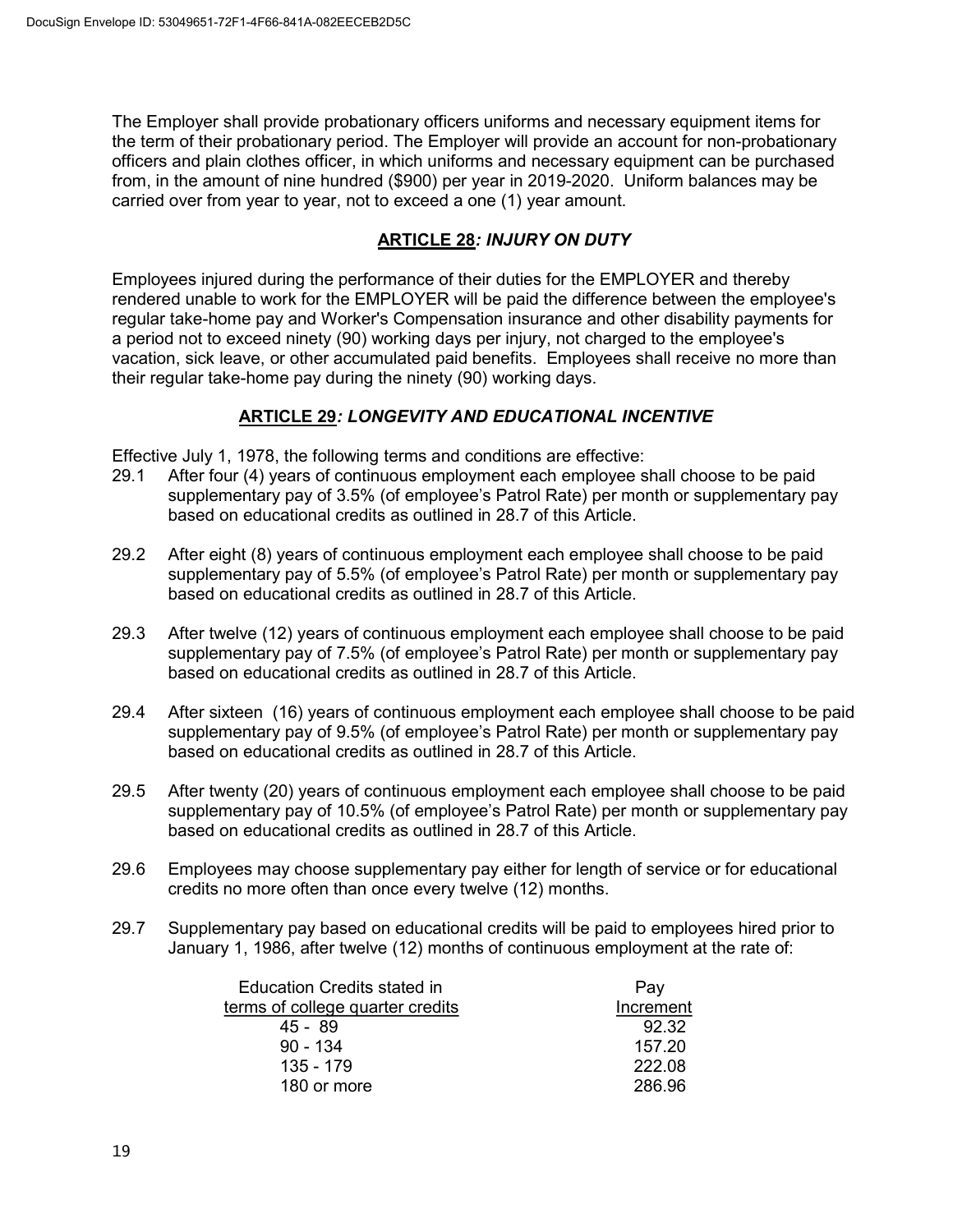Not all courses are to be eligible for credit. Courses receiving qualifying credits must be job related. (Thus, a 4-year degree is not automatically 180 credits -- or a 2-year certificate is not automatically 90 credits.) Job-related courses plus those formally required to enter such courses shall be counted. If Principles of Psychology (8 credits) is required before taking Psychology of Police Work (3 credits), completion of these courses would yield a total of 11 qualifying credits. C.E.U.'s (Continuing Education Units) in job-related seminars, short courses, institutes, etc., shall also be counted.

 The EMPLOYER shall determine which courses are job related. Disputes are grievable based on the criteria outlined in the award of Minnesota Bureau of Mediation Services Case No. 78-PN-370-A.

### ARTICLE 30: TUITION REIMBURSEMENT

- 30.1 When funds are available as determined by the Department Head, the EMPLOYER agrees to pay fifty percent (50%) of the cost of tuition, books and unique software required specifically for the class ( as opposed to general software such as "Microsoft Word©"), upon successful completion with a "C" grade or better, seventy-five percent (75%) reimbursement upon completion with a "B" grade or better and eighty five percent (85%) reimbursement upon completion with an A grade, during the term of this AGREEMENT, on accredited course work at the vocational, undergraduate, or graduate college level which is determined by the EMPLOYER to be job related. All course work covered by this Article shall be during non-working hours. Part-Time Employees are eligible for this benefit on a prorated basis. The maximum reimbursement will be based on the per credit cost at the University of Minnesota. Employees may elect to attend a more costly school provided they pay the difference in cost. Employees must reimburse the City on a pro-rata basis if they voluntarily leave employment or are terminated for cause within thirty-six (36) months of reimbursement.
- 30.2 The EMPLOYER will reimburse officers one hundred percent (100%) of the cost of peace officer license renewal.

## ARTICLE 31: FIELD TRAINING OFFICER

Employees assigned by the EMPLOYER to perform Field Training Officer duties will be paid \$4.75 per hour for the actual hours assigned such duties.

### ARTICLE 32: WAIVER

- 32.1 Any and all prior agreements, resolutions, practices, policies, rules, and regulations regarding terms and conditions of employment, to the extent inconsistent with the provisions of this AGREEMENT, are hereby superseded.
- 32.2 The parties mutually acknowledge that during the negotiations which resulted in this AGREEMENT, each had the unlimited right and opportunity to make demands and proposals with respect to any term or condition of employment not removed by law from bargaining. All agreements and understandings arrived at by the parties are set forth in writing in this AGREEMENT for the stipulated duration of this AGREEMENT.

The EMPLOYER and the UNION each voluntarily and unqualifiedly waives the right to meet and negotiate regarding any and all terms and conditions of employment referred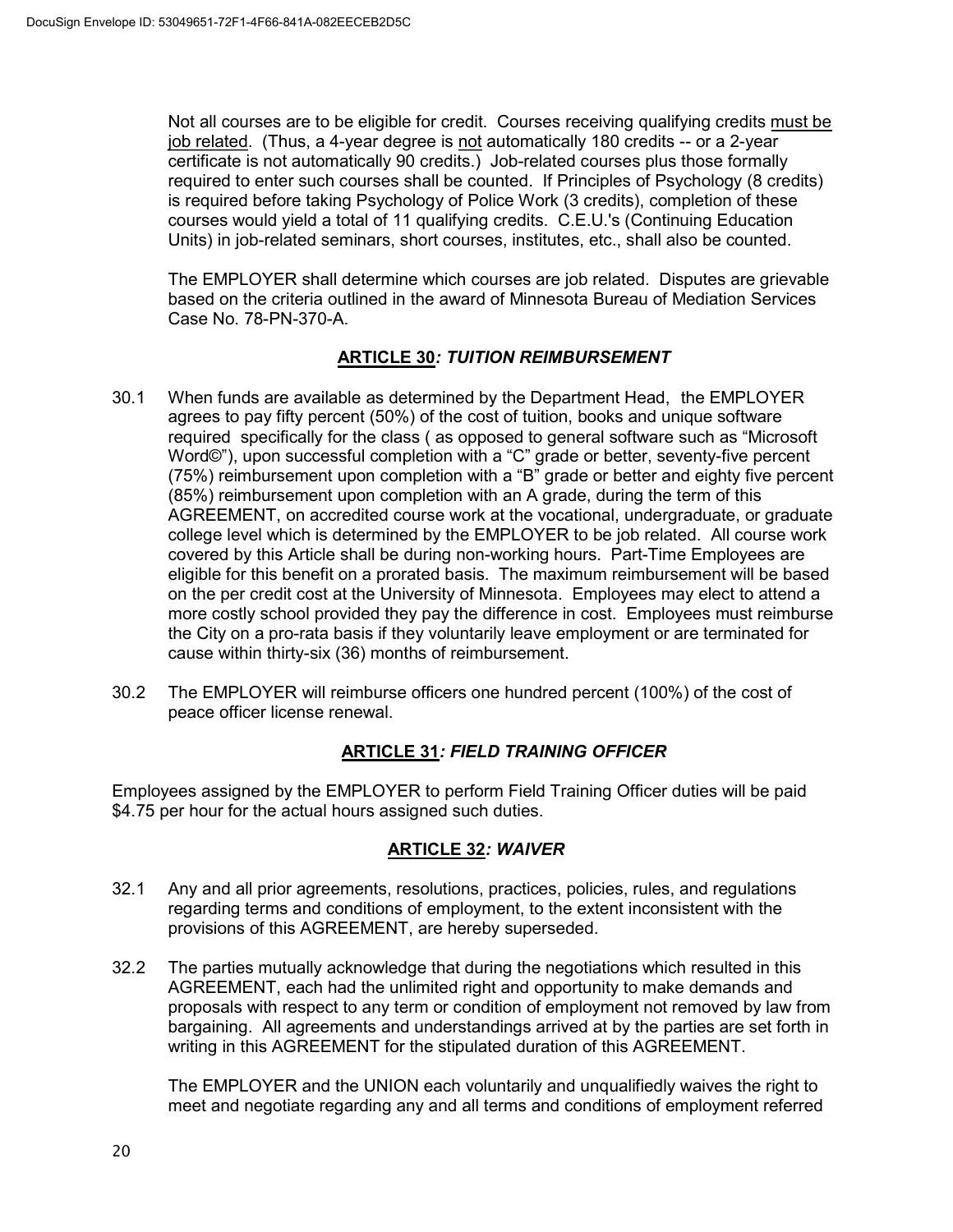to or covered by this AGREEMENT or with respect to any term or condition of employment not specifically referred to or covered by the AGREEMENT, even though such terms or conditions may not have been within the knowledge or contemplation of either or both of the parties at the time this contract was negotiated or executed.

32.3 The UNION and the CITY agree to meet and confer to discuss possible accommodations for "qualified" disabled employees as the need arises, consistent with the intent of the Americans with Disabilities Act.

### ARTICLE 33: DURATION

This AGREEMENT shall be effective as of January 1, 2022, except as herein noted, and shall remain in full force and effect until the thirty-first day of December 2022. In witness whereof, the parties hereto have executed this AGREEMENT on this <u>9th</u> day of May manus and the section of  $\frac{1}{2}$ , 2022.

 $\overline{a}$ DocuSigned by:

Marylee Abrams

<del>C</del>ity Manager<br>Styllen

Assistant City Manager/HR Director Steward

FOR THE CITY OF MAPLEWOOD: LAW ENFORCEMENT LABOR SERVICES, INC., Local 153<br>
<del>Condigity</del> Docusigned by:

\_\_\_\_\_\_\_\_\_\_\_\_\_\_\_\_\_\_\_\_\_\_\_\_\_\_\_\_\_\_\_\_\_\_\_ \_\_\_\_\_\_\_\_\_\_\_\_\_\_\_\_\_\_\_\_\_\_\_\_\_\_\_\_\_\_

Mayor Business Agent

 $P(1000) = P(1000) = P(100) = P(100) = P(100) = P(100) = P(100) = P(100) = P(100) = P(100) = P(100) = P(100) = P(100) = P(100) = P(100) = P(100) = P(100) = P(100) = P(100) = P(100) = P(100) = P(100) = P(100) = P(100) = P(100) = P(100) = P(100) = P(100) = P(100) = P(100) = P(100) = P$ 

| City Manager           | LUD UDLUI II LUTUU<br>Ste Washing by: |
|------------------------|---------------------------------------|
| Mlke<br>Varrow         | $\sim$<br>$\hat{\mathbf{n}}$          |
| بممدعه ومحمده والممتعد | CAA2FDAAAFAAAA7                       |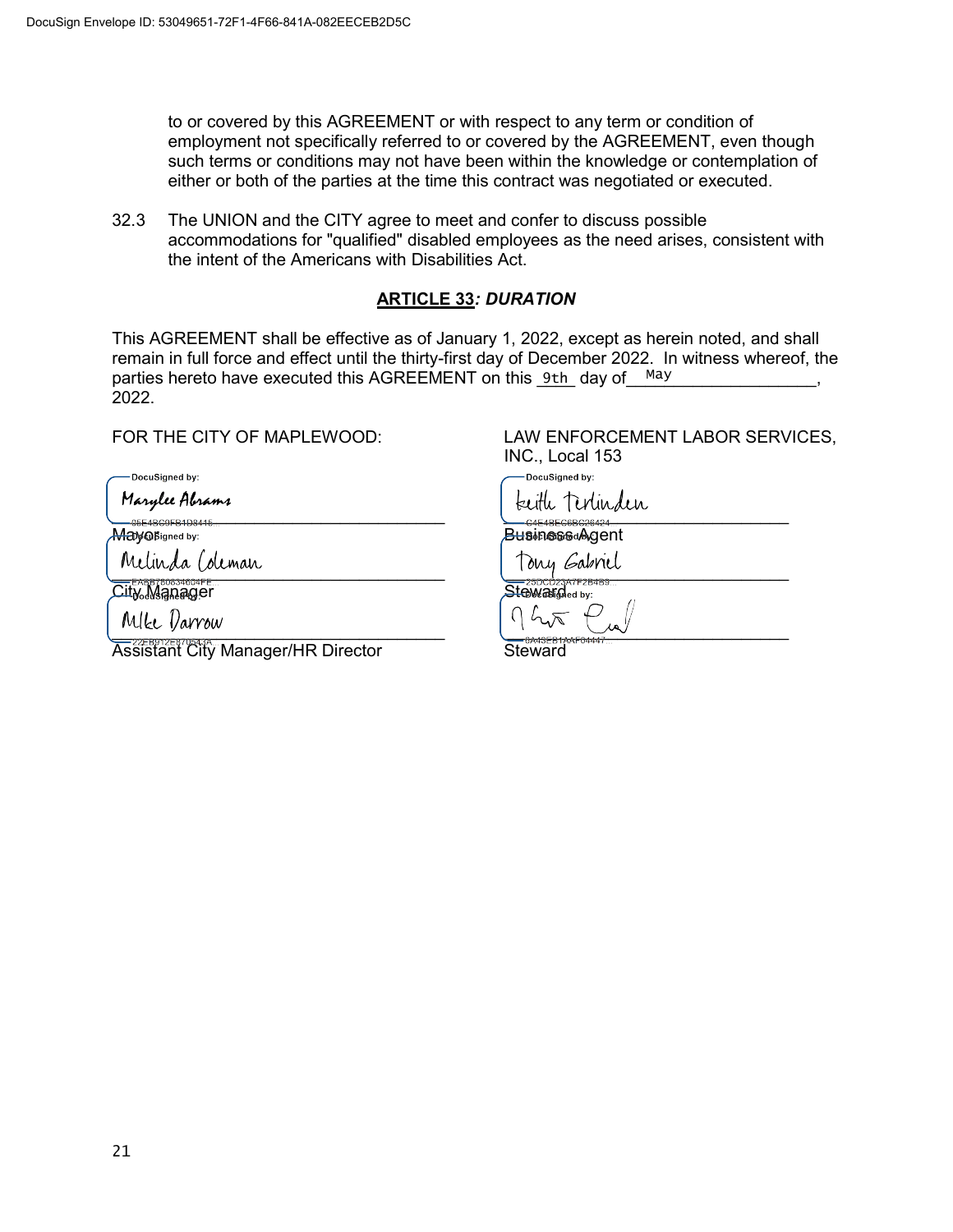## DocuSign Envelope ID: 53049651-72F1-4F66-841A-082EECEB2D5C

| <b>Signature Request Form</b>                                                                                                                                |                                                                                                                              |                                      |
|--------------------------------------------------------------------------------------------------------------------------------------------------------------|------------------------------------------------------------------------------------------------------------------------------|--------------------------------------|
| Directions:<br>• Upload document requiring signatures                                                                                                        | • Check the boxes below to indicate required signatures and action (notarize or seal)                                        |                                      |
| Name of                                                                                                                                                      | 2022 Labor Agreement with LEL 153<br>Agreement/Contract/Document* *This name will be used to file the document in Laserfiche |                                      |
| <b>Attach Document for</b><br>Signatures*                                                                                                                    | 2022 LELS 153 Contract Final.pdf                                                                                             | 533.97KB                             |
| Pages where Intials/Signatures 21<br>Req'd                                                                                                                   |                                                                                                                              |                                      |
| Department/Division*                                                                                                                                         | Human Resources                                                                                                              |                                      |
| <b>Date Presented to Council</b><br>5/9/2022                                                                                                                 | Agenda Report #<br>G8                                                                                                        | Recommended By<br><b>Mike Darrow</b> |
| Signatures Req'd*<br>Mayor<br>City Manager<br>$\Box$ City Clerk<br>City Attorney<br>Other HR Director, Gabriel, Lynch<br><b>External Signatures Required</b> | <b>Other Required Actions</b><br>Corporate Seal<br>$\Box$ Notarize<br>$\nabla$ Yes                                           |                                      |
| <b>External Signatures</b><br>Name*                                                                                                                          | Email Address*                                                                                                               |                                      |
| Keith Terlinden<br><b>Special Instructions</b>                                                                                                               | kterlinden@lels.org                                                                                                          |                                      |
| Submitted By<br>Lois Knutson                                                                                                                                 | Date<br>5/11/2022<br>10:44:56 AM                                                                                             |                                      |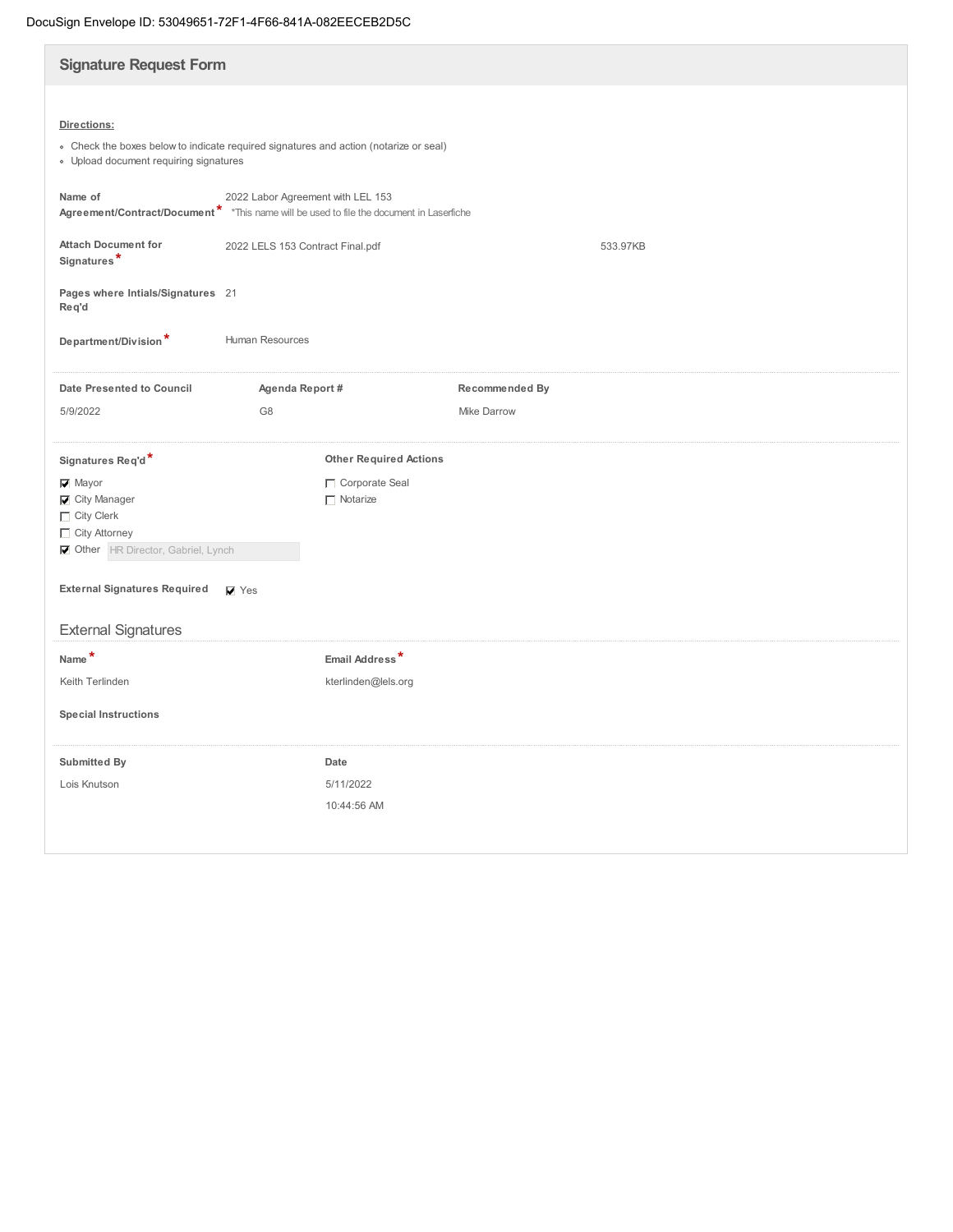#### **Certificate Of Completion**

Envelope Id: 5304965172F14F66841A082EECEB2D5C Status: Completed Subject: Please DocuSign: G8 2022 LELS 153 Contract Final. Source Envelope: Document Pages: 22 Signatures: 6 Envelope Originator: 6 Envelope Originator: Certificate Pages: 6 Initials: 0 Lois Knutson AutoNav: Enabled EnvelopeId Stamping: Enabled Time Zone: (UTC-06:00) Central Time (US & Canada)

#### **Record Tracking**

Status: Original 5/11/2022 11:20:44 AM Security Appliance Status: Connected Pool: StateLocal

#### **Signer Events Signature Timestamp**

Katherine Lynch katherine.lynch@maplewoodmn.gov Security Level: Email, Account Authentication (None)

#### **Electronic Record and Signature Disclosure:**  Accepted: 5/11/2022 12:40:37 PM

ID: 0cfecd05-6631-441e-9bbb-529ea05701fd

Keith Terlinden

kterlinden@lels.org

Business Agent

Security Level: Email, Account Authentication Signature Adoption: Pre-selected Style<br>(None)

#### **Electronic Record and Signature Disclosure:**

 Accepted: 5/17/2022 7:15:59 AM ID: be657348-09a6-491f-9303-18975adc4e44

Marylee Abrams

marylee.abrams@maplewoodmn.gov

Mayor

Security Level: Email, Account Authentication County Leven, Email, Account Admentious of Signature Adoption: Pre-selected Style (None)

#### **Electronic Record and Signature Disclosure:**

 Accepted: 5/11/2022 12:49:47 PM ID: 1b600ad5-301f-4b84-85a0-204c393bfcbf

Holder: Lois Knutson lois.knutson@maplewoodmn.gov Storage Appliance Status: Connected **Pool: City of Maplewood** Location: DocuSign Location: DocuSign



Signature Adoption: Drawn on Device Signed by link sent to katherine.lynch@maplewoodmn.gov Using IP Address: 174.199.47.132 Signed using mobile

DocuSianed by teith Terlinden C4E4BEC6BC26424.

Signed by link sent to kterlinden@lels.org Using IP Address: 96.87.138.92

DocuSianed by: Marylee Abrams -05E4BC9FB1D8415...

Signed by link sent to marylee.abrams@maplewoodmn.gov Using IP Address: 172.58.83.173

lois.knutson@maplewoodmn.gov IP Address: 199.249.109.79

#### Location: DocuSign

Sent: 5/11/2022 11:26:44 AM Viewed: 5/11/2022 12:40:37 PM Signed: 5/11/2022 12:44:56 PM

Sent: 5/11/2022 11:26:41 AM Viewed: 5/17/2022 7:15:59 AM Signed: 5/17/2022 7:16:06 AM

Sent: 5/11/2022 11:26:42 AM Viewed: 5/11/2022 12:49:47 PM Signed: 5/11/2022 12:50:09 PM

# DocuSign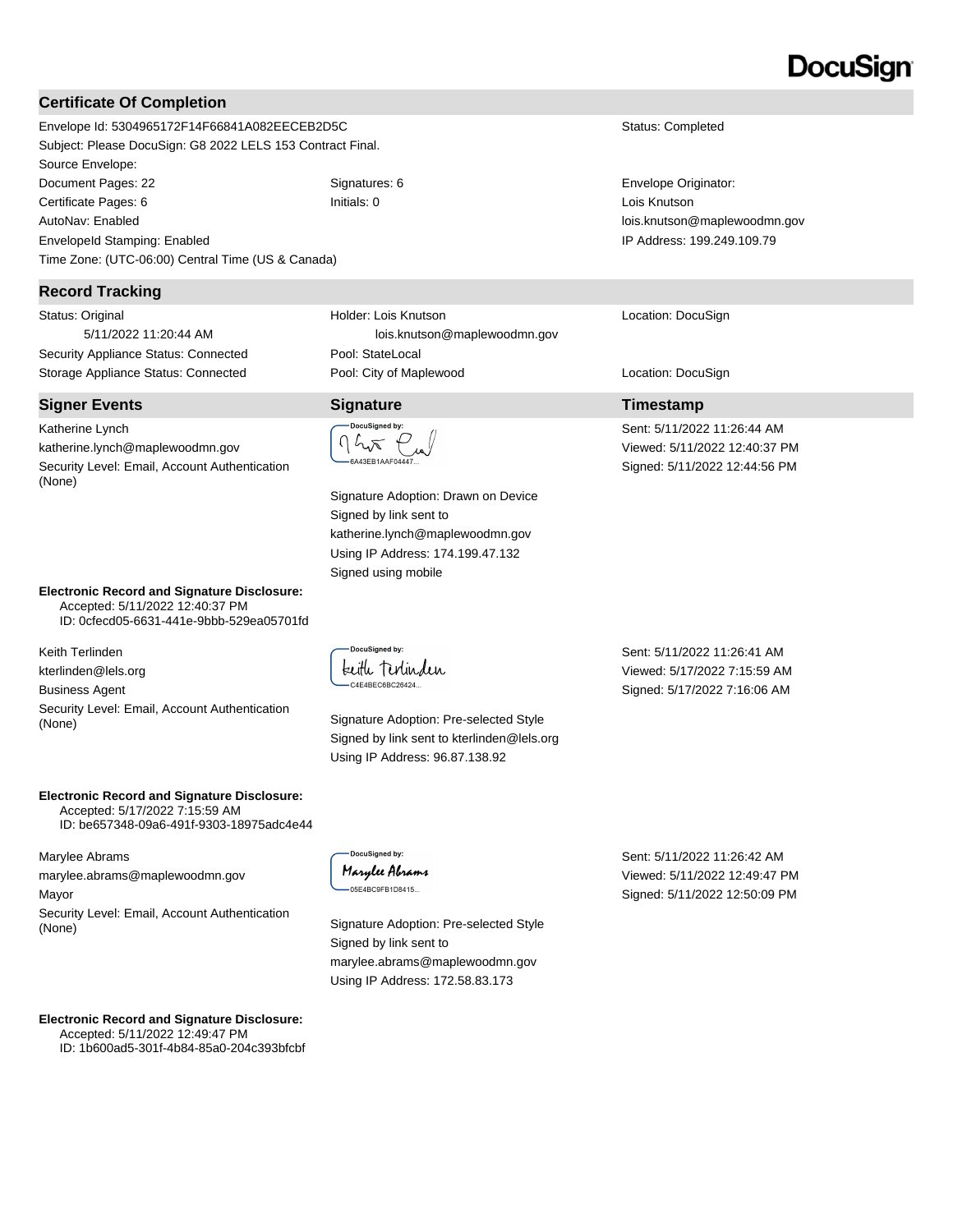#### **Signer Events Signature Timestamp**

Melinda Coleman melinda.coleman@maplewoodmn.gov

City Manager

City of Maplewood

Security Level: Email, Account Authentication (None)

**Electronic Record and Signature Disclosure:**  Accepted: 5/11/2022 11:40:35 AM ID: e63f95f7-e585-45c2-a5e8-5f657bcbb9d8

MIke Darrow

mike.darrow@maplewoodmn.gov

Security Level: Email, Account Authentication (None)

Melinda Coleman -EABB780834604FE...

Signature Adoption: Pre-selected Style Signed by link sent to melinda.coleman@maplewoodmn.gov Using IP Address: 199.249.109.79

Sent: 5/11/2022 11:26:43 AM Viewed: 5/11/2022 11:40:35 AM Signed: 5/11/2022 11:40:44 AM

-DocuSianed by: Mlke Darrow 22EB912E870543A...

Signature Adoption: Pre-selected Style Signed by link sent to mike.darrow@maplewoodmn.gov Using IP Address: 199.249.109.79

**Electronic Record and Signature Disclosure:**  Accepted: 5/11/2022 11:34:32 AM

ID: e952a63f-ed2a-4579-af00-2ff0eccd3af7

Tony Gabriel

tony.gabriel@maplewoodmn.gov Security Level: Email, Account Authentication (None)

DocuSigned by: Tony Gabriel 25DCD23A7F2B4B9..

Signature Adoption: Pre-selected Style Signed by link sent to tony.gabriel@maplewoodmn.gov Using IP Address: 199.249.109.79

Sent: 5/11/2022 11:26:42 AM Viewed: 5/11/2022 11:34:32 AM Signed: 5/11/2022 11:34:41 AM

Sent: 5/11/2022 11:26:43 AM Viewed: 5/11/2022 12:10:07 PM Signed: 5/11/2022 12:12:02 PM

| <b>Electronic Record and Signature Disclosure:</b> |
|----------------------------------------------------|
|                                                    |

Accepted: 5/11/2022 12:10:07 PM

ID: edd45576-5282-4915-b70b-14a732927baa

| In Person Signer Events                                                       | <b>Signature</b>                                                | Timestamp                                                               |
|-------------------------------------------------------------------------------|-----------------------------------------------------------------|-------------------------------------------------------------------------|
| <b>Editor Delivery Events</b>                                                 | <b>Status</b>                                                   | Timestamp                                                               |
| <b>Agent Delivery Events</b>                                                  | <b>Status</b>                                                   | Timestamp                                                               |
| <b>Intermediary Delivery Events</b>                                           | <b>Status</b>                                                   | Timestamp                                                               |
| <b>Certified Delivery Events</b>                                              | <b>Status</b>                                                   | Timestamp                                                               |
| <b>Carbon Copy Events</b>                                                     | <b>Status</b>                                                   | Timestamp                                                               |
| <b>Witness Events</b>                                                         | <b>Signature</b>                                                | Timestamp                                                               |
| <b>Notary Events</b>                                                          | <b>Signature</b>                                                | Timestamp                                                               |
| <b>Envelope Summary Events</b>                                                | <b>Status</b>                                                   | <b>Timestamps</b>                                                       |
| <b>Envelope Sent</b><br><b>Certified Delivered</b><br><b>Signing Complete</b> | Hashed/Encrypted<br><b>Security Checked</b><br>Security Checked | 5/11/2022 11:26:44 AM<br>5/11/2022 12:10:07 PM<br>5/11/2022 12:12:02 PM |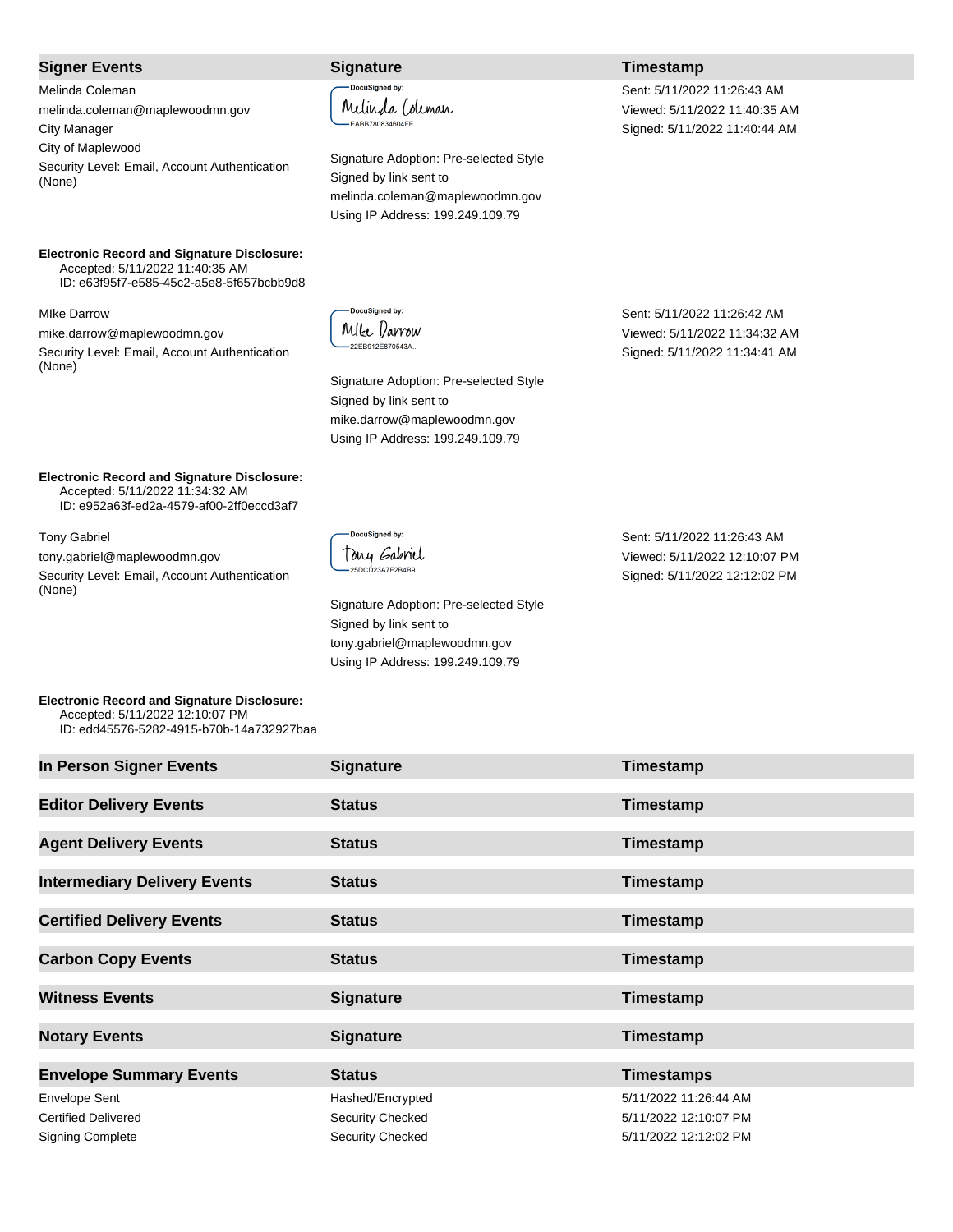| <b>Envelope Summary Events</b>                    | <b>Status</b>           | Timestamps           |  |
|---------------------------------------------------|-------------------------|----------------------|--|
| Completed                                         | <b>Security Checked</b> | 5/17/2022 7:16:06 AM |  |
| <b>Payment Events</b>                             | <b>Status</b>           | <b>Timestamps</b>    |  |
| <b>Electronic Record and Signature Disclosure</b> |                         |                      |  |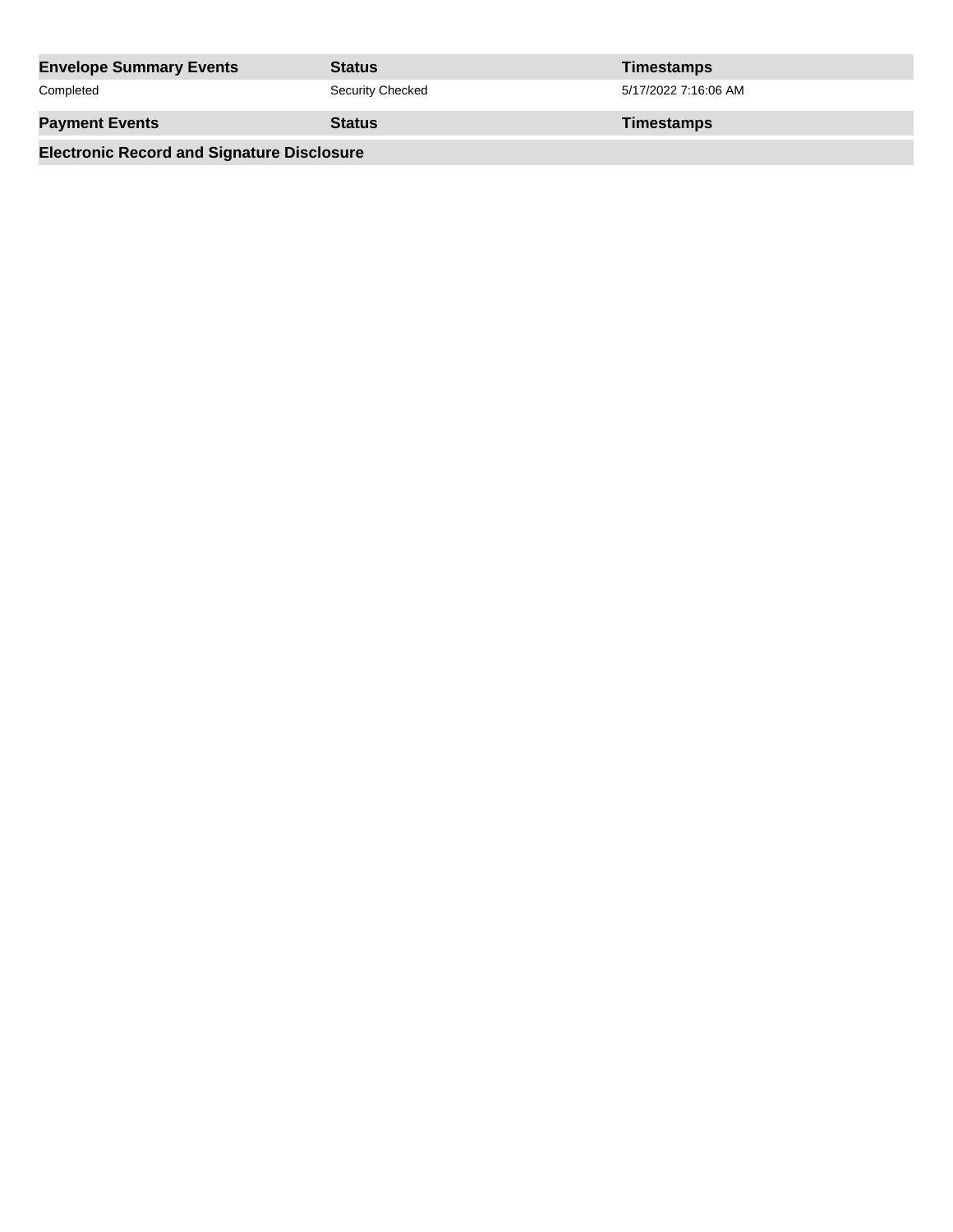## **ELECTRONIC RECORD AND SIGNATURE DISCLOSURE**

From time to time, City of Maplewood (we, us or Company) may be required by law to provide to you certain written notices or disclosures. Described below are the terms and conditions for providing to you such notices and disclosures electronically through the DocuSign, Inc. (DocuSign) electronic signing system. Please read the information below carefully and thoroughly, and if you can access this information electronically to your satisfaction and agree to these terms and conditions, please confirm your agreement by clicking the 'I agree' button at the bottom of this document.

#### **Getting paper copies**

At any time, you may request from us a paper copy of any record provided or made available electronically to you by us. You will have the ability to download and print documents we send to you through the DocuSign system during and immediately after signing session and, if you elect to create a DocuSign signer account, you may access them for a limited period of time (usually 30 days) after such documents are first sent to you. After such time, if you wish for us to send you paper copies of any such documents from our office to you, you will be charged a \$0.00 per-page fee. You may request delivery of such paper copies from us by following the procedure described below.

#### **Withdrawing your consent**

If you decide to receive notices and disclosures from us electronically, you may at any time change your mind and tell us that thereafter you want to receive required notices and disclosures only in paper format. How you must inform us of your decision to receive future notices and disclosure in paper format and withdraw your consent to receive notices and disclosures electronically is described below.

#### **Consequences of changing your mind**

If you elect to receive required notices and disclosures only in paper format, it will slow the speed at which we can complete certain steps in transactions with you and delivering services to you because we will need first to send the required notices or disclosures to you in paper format, and then wait until we receive back from you your acknowledgment of your receipt of such paper notices or disclosures. To indicate to us that you are changing your mind, you must withdraw your consent using the DocuSign 'Withdraw Consent' form on the signing page of a DocuSign envelope instead of signing it. This will indicate to us that you have withdrawn your consent to receive required notices and disclosures electronically from us and you will no longer be able to use the DocuSign system to receive required notices and consents electronically from us or to sign electronically documents from us.

### **All notices and disclosures will be sent to you electronically**

Unless you tell us otherwise in accordance with the procedures described herein, we will provide electronically to you through the DocuSign system all required notices, disclosures, authorizations, acknowledgements, and other documents that are required to be provided or made available to you during the course of our relationship with you. To reduce the chance of you inadvertently not receiving any notice or disclosure, we prefer to provide all of the required notices and disclosures to you by the same method and to the same address that you have given us. Thus, you can receive all the disclosures and notices electronically or in paper format through the paper mail delivery system. If you do not agree with this process, please let us know as described below. Please also see the paragraph immediately above that describes the consequences of your electing not to receive delivery of the notices and disclosures electronically from us.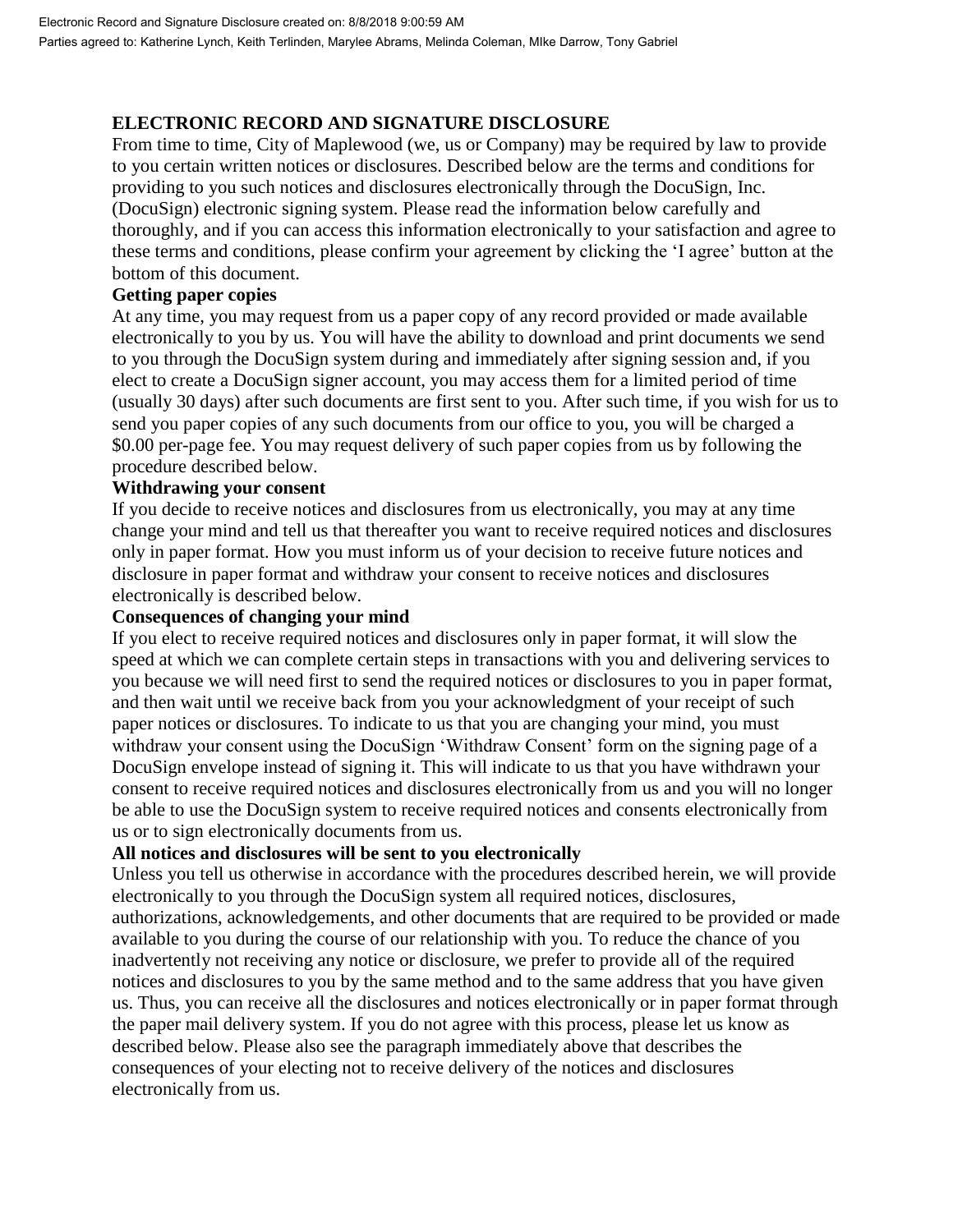#### **How to contact City of Maplewood:**

You may contact us to let us know of your changes as to how we may contact you electronically, to request paper copies of certain information from us, and to withdraw your prior consent to receive notices and disclosures electronically as follows:

To contact us by email send messages to: mychal.fowlds@maplewoodmn.gov

#### **To advise City of Maplewood of your new e-mail address**

To let us know of a change in your e-mail address where we should send notices and disclosures electronically to you, you must send an email message to us at mychal.fowlds@maplewoodmn.gov and in the body of such request you must state: your previous e-mail address, your new e-mail address. We do not require any other information from you to change your email address..

In addition, you must notify DocuSign, Inc. to arrange for your new email address to be reflected in your DocuSign account by following the process for changing e-mail in the DocuSign system.

#### **To request paper copies from City of Maplewood**

To request delivery from us of paper copies of the notices and disclosures previously provided by us to you electronically, you must send us an e-mail to mychal.fowlds@maplewoodmn.gov and in the body of such request you must state your e-mail address, full name, US Postal address, and telephone number. We will bill you for any fees at that time, if any. **To withdraw your consent with City of Maplewood**

To inform us that you no longer want to receive future notices and disclosures in electronic format you may:

i. decline to sign a document from within your DocuSign session, and on the subsequent page, select the check-box indicating you wish to withdraw your consent, or you may;

ii. send us an e-mail to mychal.fowlds@maplewoodmn.gov and in the body of such request you must state your e-mail, full name, US Postal Address, and telephone number. We do not need any other information from you to withdraw consent.. The consequences of your withdrawing consent for online documents will be that transactions may take a longer time to process..

| <b>Operating</b><br>Systems: | Windows® 2000, Windows® XP, Windows Vista®; Mac OS® X                                                                                                                                             |
|------------------------------|---------------------------------------------------------------------------------------------------------------------------------------------------------------------------------------------------|
| Browsers:                    | Final release versions of Internet Explorer <sup>®</sup> 6.0 or above (Windows only);<br>Mozilla Firefox 2.0 or above (Windows and Mac); Safari <sup>™</sup> 3.0 or above<br>$(Mac \text{ only})$ |
| <b>PDF</b> Reader:           | Acrobat <sup>®</sup> or similar software may be required to view and print PDF files                                                                                                              |

#### **Required hardware and software**